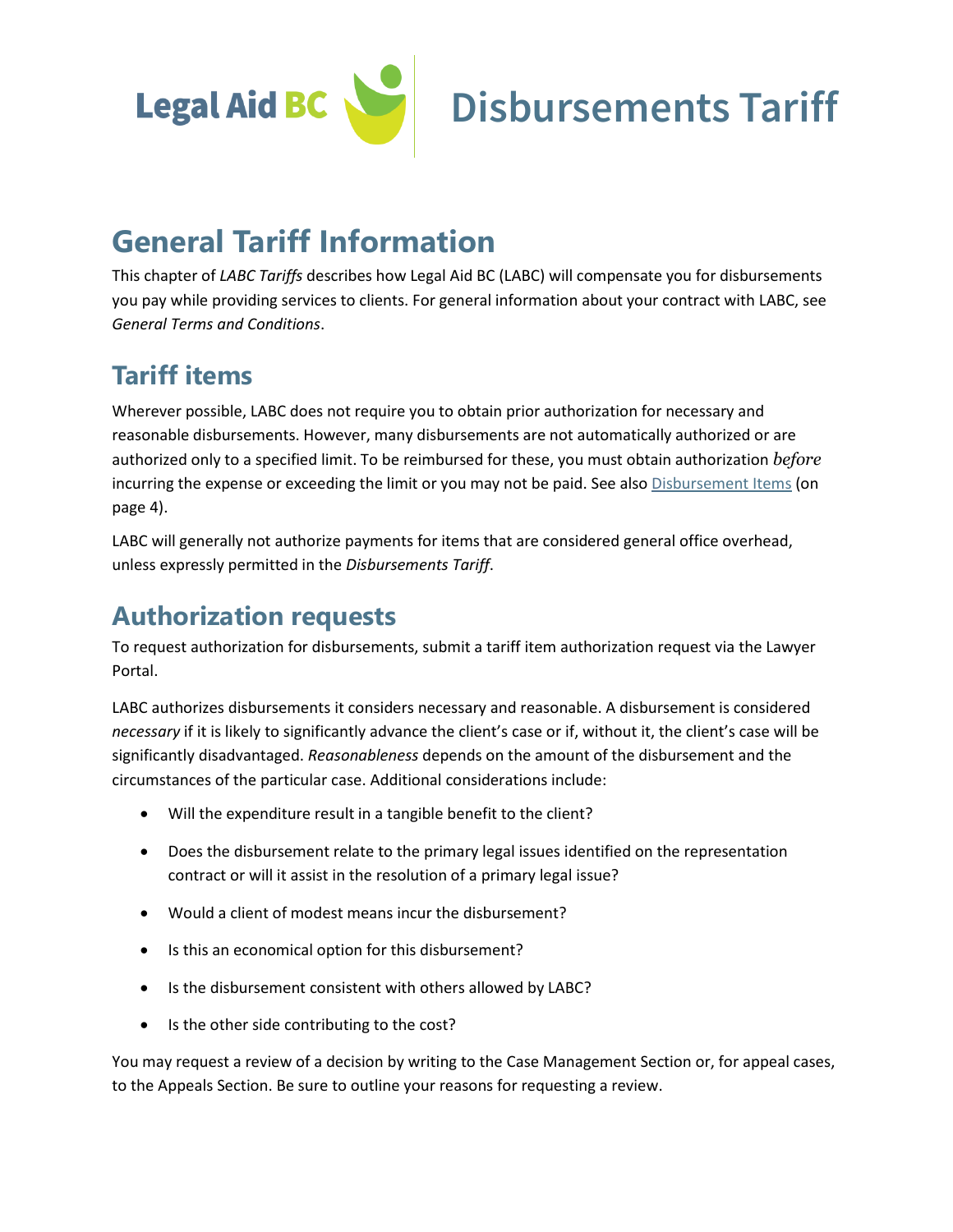

#### **Retroactive disbursement authorization requests**

If a lawyer submits an authorization request to LABC *after* incurring the expense or exceeding the specified limit, LABC may refuse to pay the cost of the disbursement. See th[e Retroactive](https://legalaid.bc.ca/lawyers/policies)  [Authorization Requests](https://legalaid.bc.ca/lawyers/policies) - Disbursements policy on the LABC website.

### <span id="page-1-1"></span>**Experts**

Prior authorization is required to set the limits of the retainer for most experts. For experts, provide the reasons for retaining the expert, a time estimate, and a description of their qualifications (LABC may request a copy of the expert's curriculum vitae).

LABC will specify rates upon authorization for preparation and attendance time, as well as travel time. You must ensure that experts understand, before they provide services, any limits on hours, rates, or expenses that LABC imposes in the authorization or under the tariff.

If you have received authorization for an expert report or assessment, that authorization *includes* retaining the expert for court testimony at the rates authorized for actual court attendance. Prior authorization is required for travel fees and expenses.

LABC will not fund an expert to attend court to hear evidence from any witness without specific prior authorization.

### **Incurring disbursements**

You are responsible for ensuring that the invoices you submit for reimbursement are accurate billings for satisfactory services and meterage (where applicable). You are also responsible for paying all disbursements except bills from third-party service providers who contract directly with LABC.

LABC is not responsible for any contract for disbursements made between a lawyer and a third party. The lawyer contracts for disbursements and cannot bind LABC to any contract without specific authorization to do so. LABC is not bound by any court order directing a party to pay for a disbursement.

If you have a complaint about the service you received from a service provider, please contact the Manager, Lawyer Services. LABC is concerned about the quality of services its clients receive and may be able to help you reduce the account or pursue a complaint with the appropriate agencies.

### <span id="page-1-0"></span>**Third party invoices**

In most cases, you are not required to provide third-party invoices when billing via the Lawyer Portal; however, you may be prompted to provide some information from these invoices when billing. You must keep these invoices for at least five years from the date of payment of your final invoice in case LABC makes a billing inquiry or conducts an audit.

Legal Aid BC Tariffs April 1, 2022 **page 2**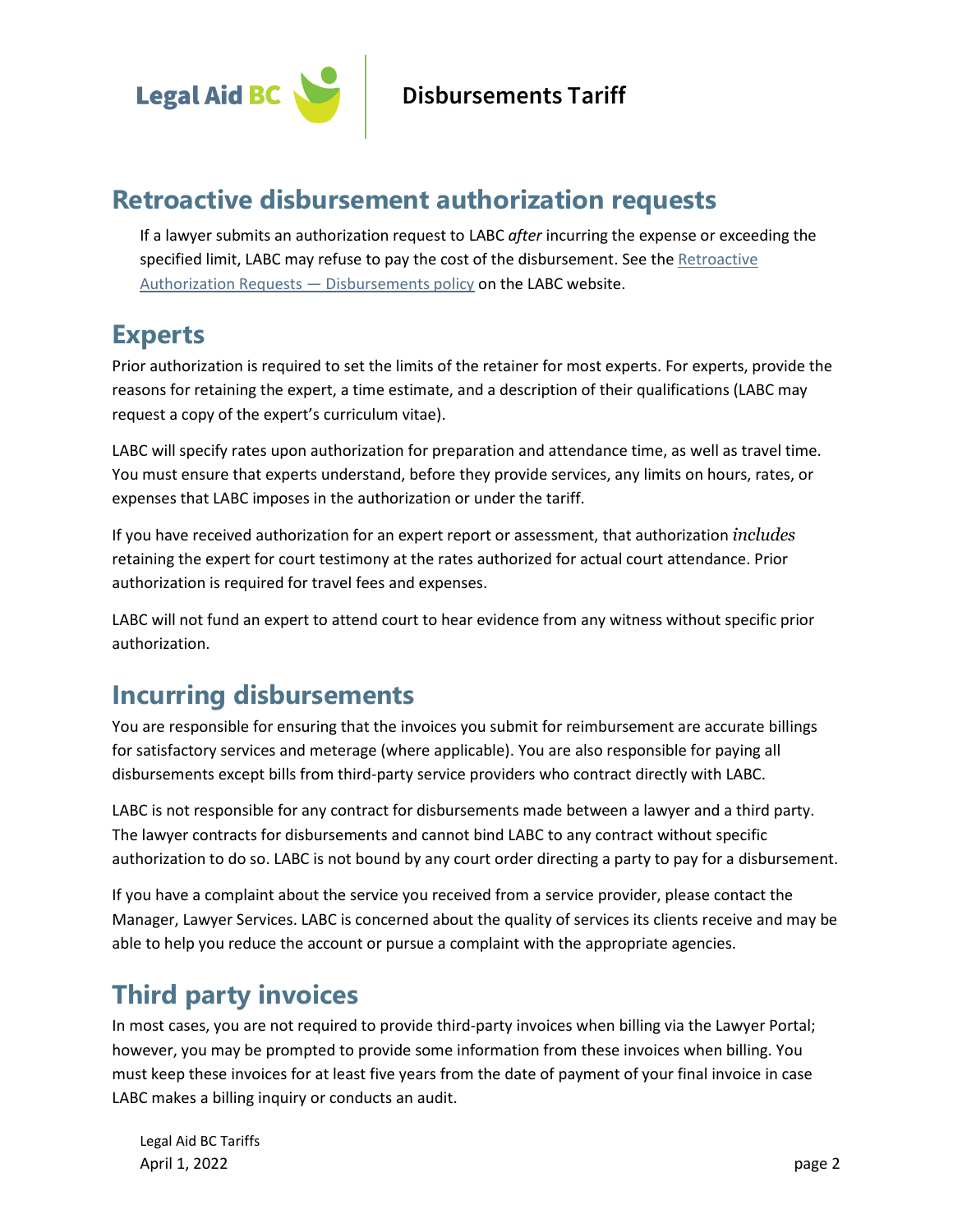

For services you retain on an hourly basis, including experts' services, please ensure that all invoices you receive clearly indicate the client's name, service dates, hearing dates, a breakdown of the number of hours worked (e.g., preparation, attendance), the kilometres travelled and the destination or travel time (as applicable), billing rates, and a brief description of services provided.

If you have any questions about disbursements, contact:

#### **Case Management Section**

**Email:** [helpdesk.case-mgt@legalaid.bc.ca](mailto:helpdesk.case-mgt@legalaid.bc.ca)

**Phone:** 604-601-6155 or 1-888-401-6206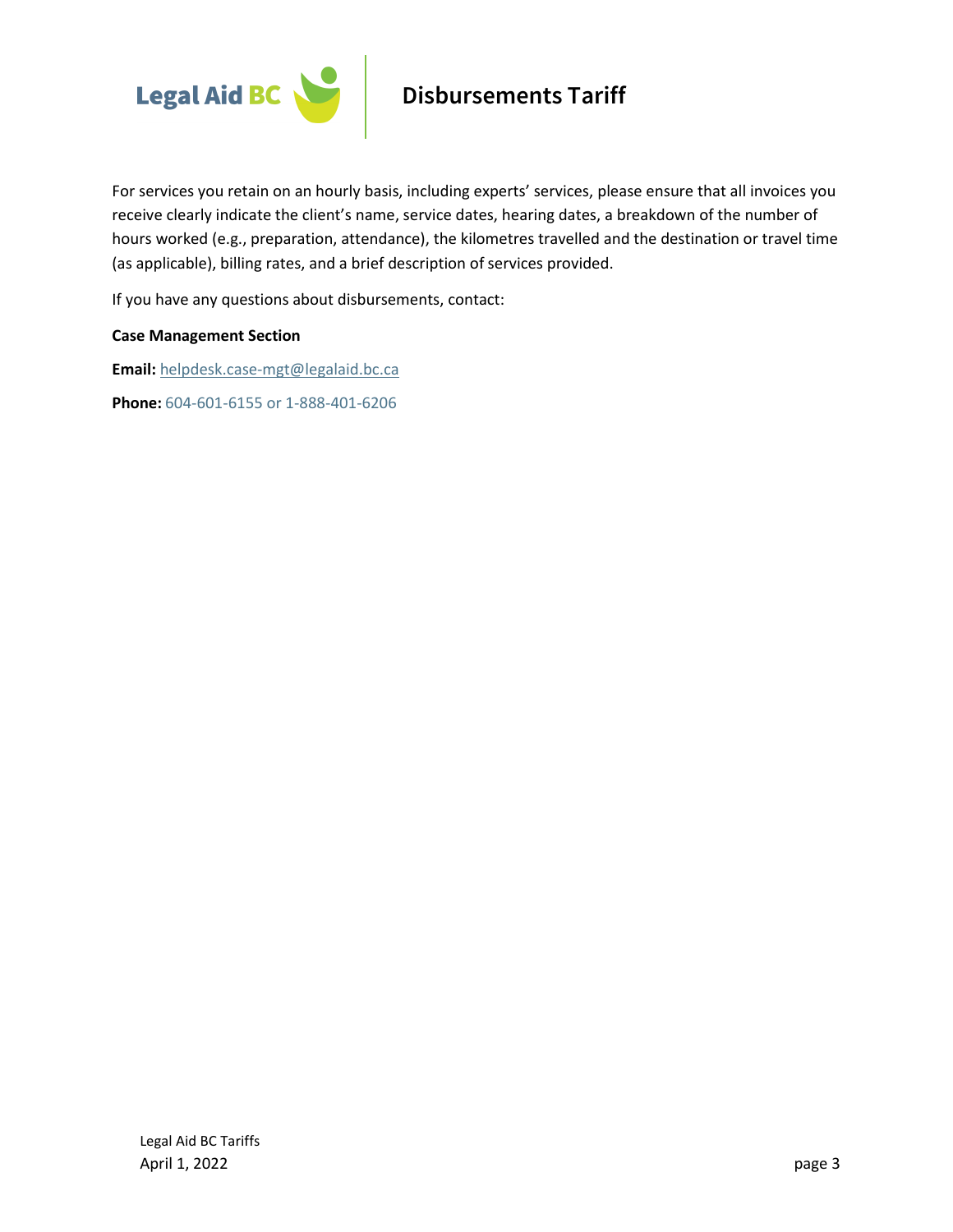

# <span id="page-3-0"></span>**Disbursement items (in alphabetical order)**

Use the information in this section to request prior authorization or when billing via the Lawyer Portal.

This section describes the disbursement tariff items, and indicates whether or not prior authorization is required.

**Note:** You will need to request authorization via the Lawyer Portal to bill the following:

- any amount exceeding the limit you can bill without prior authorization;
- more than the maximum stated in the LABC Tariffs;
- more than the Lawyer Portal billing maximum (tariff items that do not have a maximum amount payable or maximum billable hours published in the LABC Tariffs have a Lawyer Portal billing maximum based on reasonableness thresholds determined from time to time by LABC); and
- a tariff item that does not appear on your contract in the Lawyer Portal (LABC will apply the authorization guidelines as stated in the LABC Tariffs for that particular tariff item).

**Any disbursement item** *not* **listed below requires prior authorization.**

### **Appraisal of property or chattels**

- No prior authorization required for one appraisal of real property up to \$300 per representation contract (including reasonable meterage charges).
- Prior authorization required for any appraisal of other property or chattels.
- If requesting authorization, show that the estimated value of the assets or the complexity of the real property appraisal appears to justify the requested expenditure.
- If property is divided, any property and/or cash received by the client in lieu of property represents a change of financial circumstances, and you must send the client to the issuing office for a reassessment of their financial eligibility.

### **Binding charges**

- Billable if binding documents is expected or required by the court or administrative tribunal.
- No prior authorization required to bill up to the following rates for both in-house and third-party binding:

| \$0.35  | \$1.50    | \$2.50   |
|---------|-----------|----------|
| Per tab | Per cover | Per coil |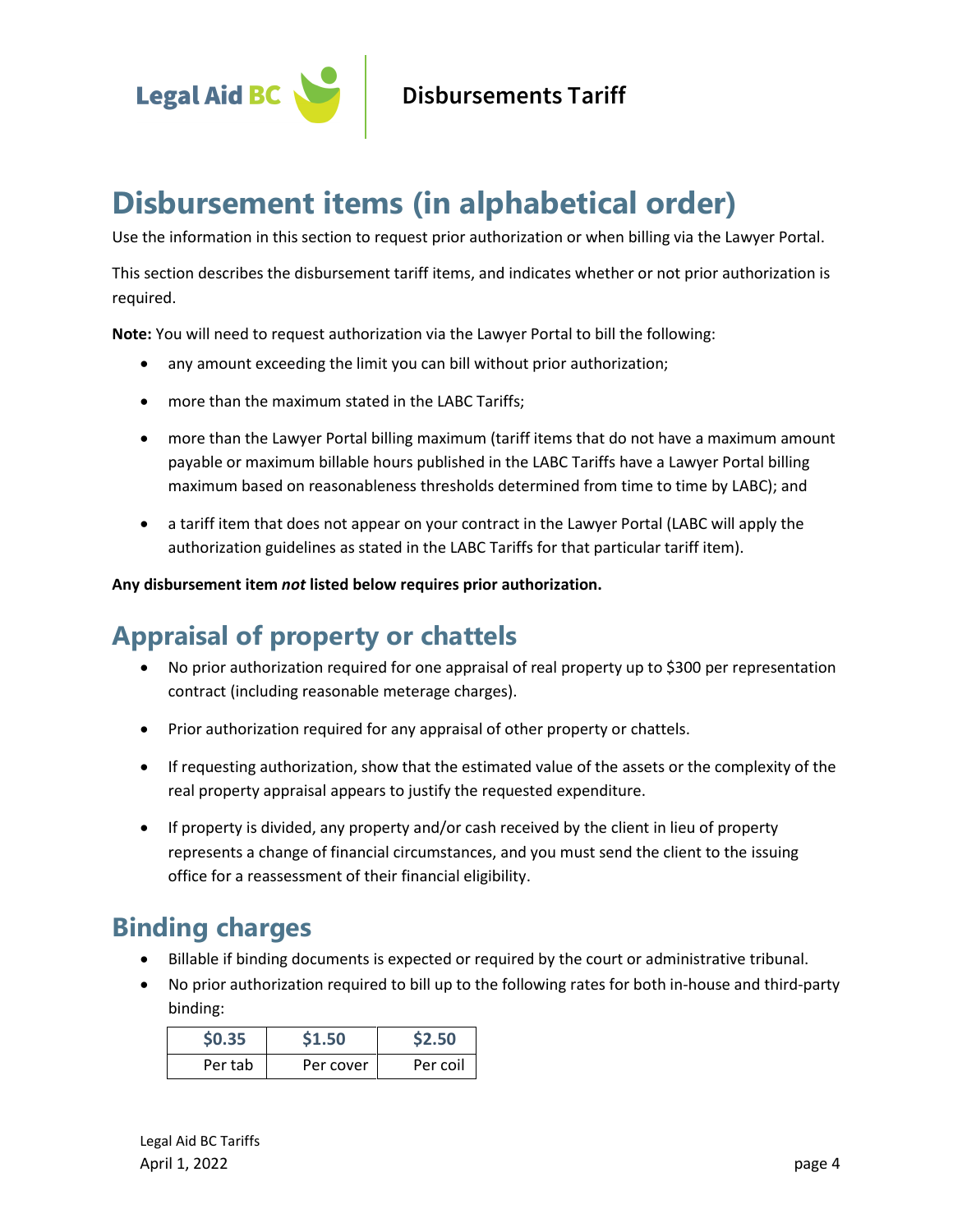

### **Birth and marriage certificates**

- No prior authorization required for expenses up to \$35, including agency fees.
- Indicate the number of family members ("units") for whom you are claiming a birth certificate.

### **Blood/alcohol experts**

See also Travel — [Witnesses](#page-13-0)**.**

• No prior authorization required for up to two hours preparation and the actual court attendance at \$75 per hour.

#### **Child contact/parenting time supervision reports**

• Prior authorization required. LABC will specify rates upon authorization.

#### **Computer-assisted legal research**

- No prior authorization required for search and online charges up to \$300. If requesting prior authorization to exceed this limit, provide cost estimates.
- The \$300 authorization limit includes up to \$50 per client for DIVORCEmate if:
	- $\circ$  spousal support is one of the primary legal issues identified on the family representation contract,
	- o the opposing party's income is greater than \$25,000, and
	- o the relationship lasted longer than two years.
- Bill this item only if you use DIVORCEmate on a pay-per-use basis, not if you hold an annual licence.
- You cannot bill your own or others' research time under this item, only the actual cost of online time.

### <span id="page-4-0"></span>**Conduct money**

See also Travel — [Witnesses](#page-13-0)**.**

- LABC will pay only those witness fees required by the BC Supreme Court (BCSC) rules and will not reimburse witnesses for lost wages.
- No prior authorization required to pay BCSC witness fees to an in-province witness.
- Prior authorization required to pay BCSC witness fees to an out-of-province witness.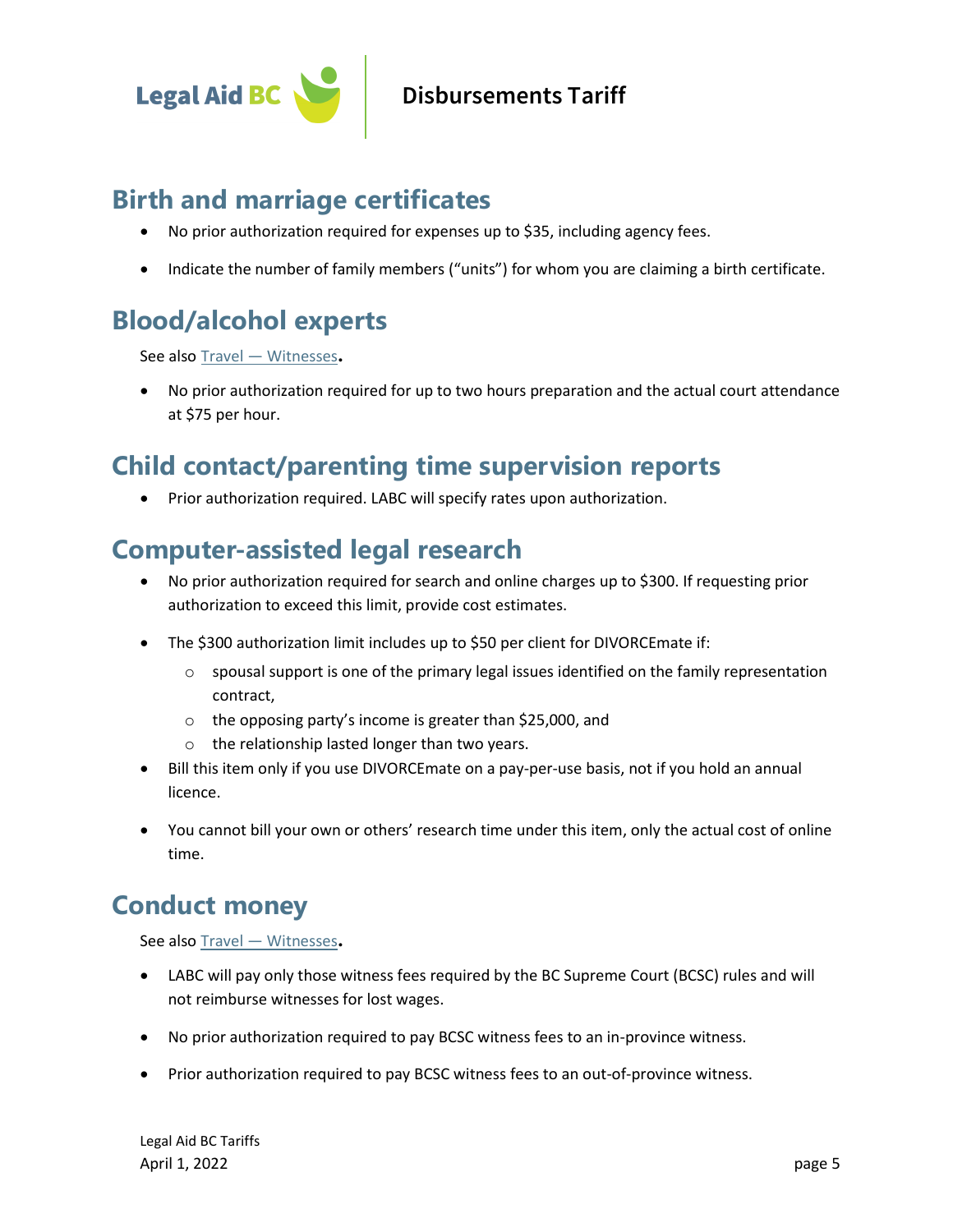

### **Courier services**

• No prior authorization required. Do not bill this tariff item in addition to the [Disbursements](#page-5-0)  [block payment.](#page-5-0)

### **Care of and time with children report (s. 211 report)**

- Prior authorization required to set the limits of the retainer.
- Where appropriate, preference will be given to clinical counsellors (up to \$75 per hour).
- Both parties should agree to a single assessment by one qualified expert whose report will become evidence. Additional assessments will be authorized only in exceptional circumstances.
- Both parties share the cost of an assessment. Prior authorization required if, in unusual situations, LABC is going to pay for the other party's share of an assessment.

### <span id="page-5-1"></span>**Digital audio recording CD**

- Billable once per representation contract up to \$27 for one copy of the court's digital audio recording system (DARS).
- Bill this item only if a copy of the DARS is necessary for efficient preparation of your file.
- If you require multiple dates of a proceeding, include them in one DARS order.

### <span id="page-5-0"></span>**Disbursements block payment**

- Billable once per representation contract in lieu of billing the actual cost of standard low-cost disbursement items (courier services, long distance charges, photocopying/receiving faxes — inhouse and third party, and postage).
- No prior authorization required to bill at the following rates:

| \$10      | \$18         | \$28      | \$38        |
|-----------|--------------|-----------|-------------|
| Criminal  | <b>CFCSA</b> | Family    | Immigration |
| contracts | contracts    | contracts | contracts   |

- Billable only if fees for legal services are also billed.
- Does not apply to appeals and judicial reviews, or duty counsel contracts.
- You do not need to keep receipts, or track or record actual expenses, to bill this item.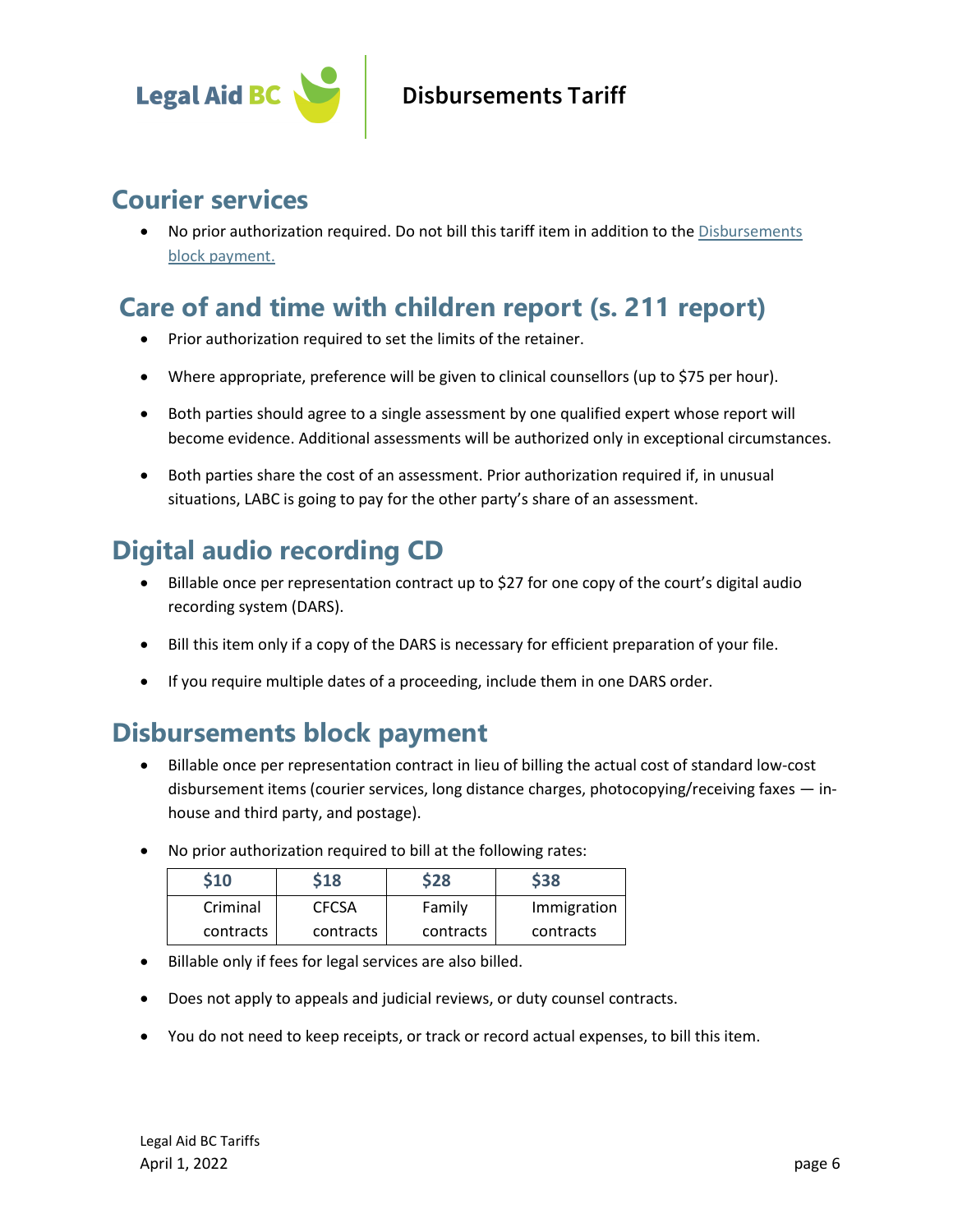

### **Filing/hearing fees**

• No prior authorization required. Claim the actual fees, including agency fees, required by the court or tribunal for filing documents.

### **Gladue reports**

*[Updated: April 1, 2021]*

As of April 1, 2021, the Gladue Services Department of the BC First Nations Justice Council is responsible for the administration and management of the Gladue reports program in BC. If you want to request a Gladue report for your client, contact th[e BC First Nations Justice Council](https://bcfnjc.com/gladue-reports/)**.**

If you submitted an authorization request for a Gladue report to LABC before April 1, 2021, LABC will process your request. If approved, LABC will manage the preparation and completion of that report, and the guidelines below will apply.

- Prior authorization required to set the limits of the retainer.
- Report writers must be on the LABC roster of writers and require a minimum of 8 weeks, from the time the writer receives all necessary information and documents from the lawyer, to complete the report.
- The writer's invoice must include the information listed under [Third-party invoices](#page-1-0) as well as the date the report was submitted to you.

#### *Gladue report writer – expenses*

• When a Gladue report is authorized, no prior authorization is required for meterage at the current LABC rate (see Travel — [Rates/guidelines for travel costs](#page-15-0) — Meterage for the current LABC rate), parking, transit fees, small rental fees for meeting rooms and longdistance phone calls for a combined total of up to \$150.

### **Hospital records**

See als[o Medical records, reports, and testimony](#page-9-0) - Records and reports.

• No prior authorization required to obtain hospital records for amounts under \$150.

### **Interpreting and translation**

• Invoices for services must include the interpreter's/translator's name and address.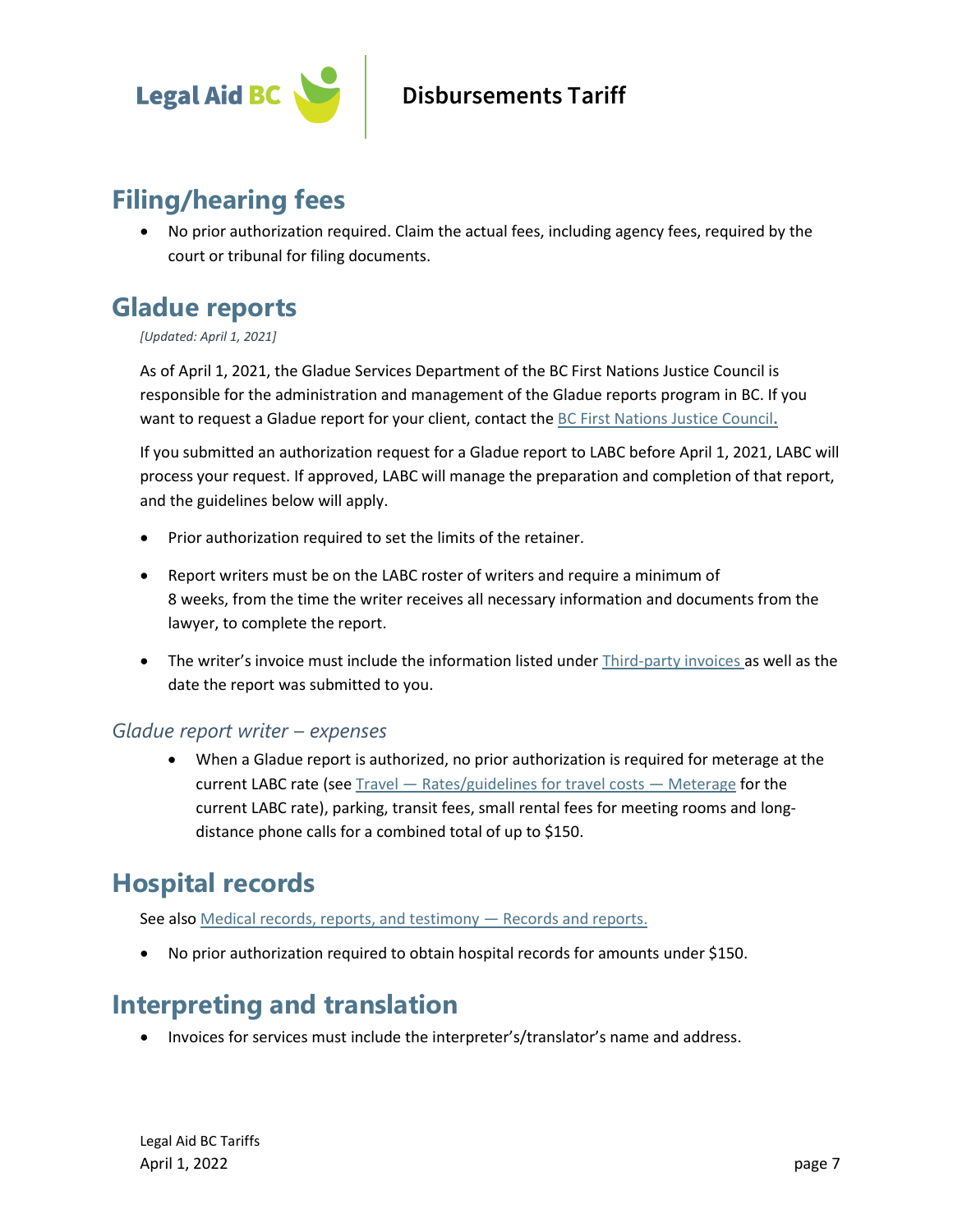

#### *Interpreting for language*

- No prior authorization required for any interpretation services up to 10 hours per representation contract (maximum hourly rate is \$25 for uncertified interpreters/\$35 for certified interpreters).
- To be billable, interpretation services must be performed under the lawyer's supervision by a professional third-party interpreter who has experience interpreting in a court or legal environment. LABC does not pay for interpretation services provided by employees, relatives, or friends.
- When billing the certified rate, you are responsible for ensuring interpreters meet LABC certification guidelines. LABC recognizes certification through membership status with the Society of Translators and Interpreters of BC (STIBC), completion of the Vancouver Community College court interpreting course, and/or completion of a recognized interpreter certification program. Certification documents must be provided upon request.
- LABC does not accept billing for minimum time or a flat rate.
- For multiple client claims under the *Immigration Tariff*, you can bill up to 10 hours per adult client without prior authorization.

#### *Interpretation for the hearing impaired*

- No prior authorization required for any interpretation services up to 10 hours per representation contract (maximum hourly rate is \$50).
- Sign language interpreters must be certified and perform services under the lawyer's supervision.

#### *Translation for language*

- LABC will pre-authorize translation costs of up to \$361 (1,900 words) for each immigration representation contract.
- Prior authorization required for any translation service (up to \$0.19 per English word of translation — no flat rates) for any other type of representation contract.
- LABC will not pay for translating forms that are already available in the required language, but only for translating the client information entered on them.
- Unless the circumstances are exceptional, LABC will not authorize a translation of any document back into the client's language.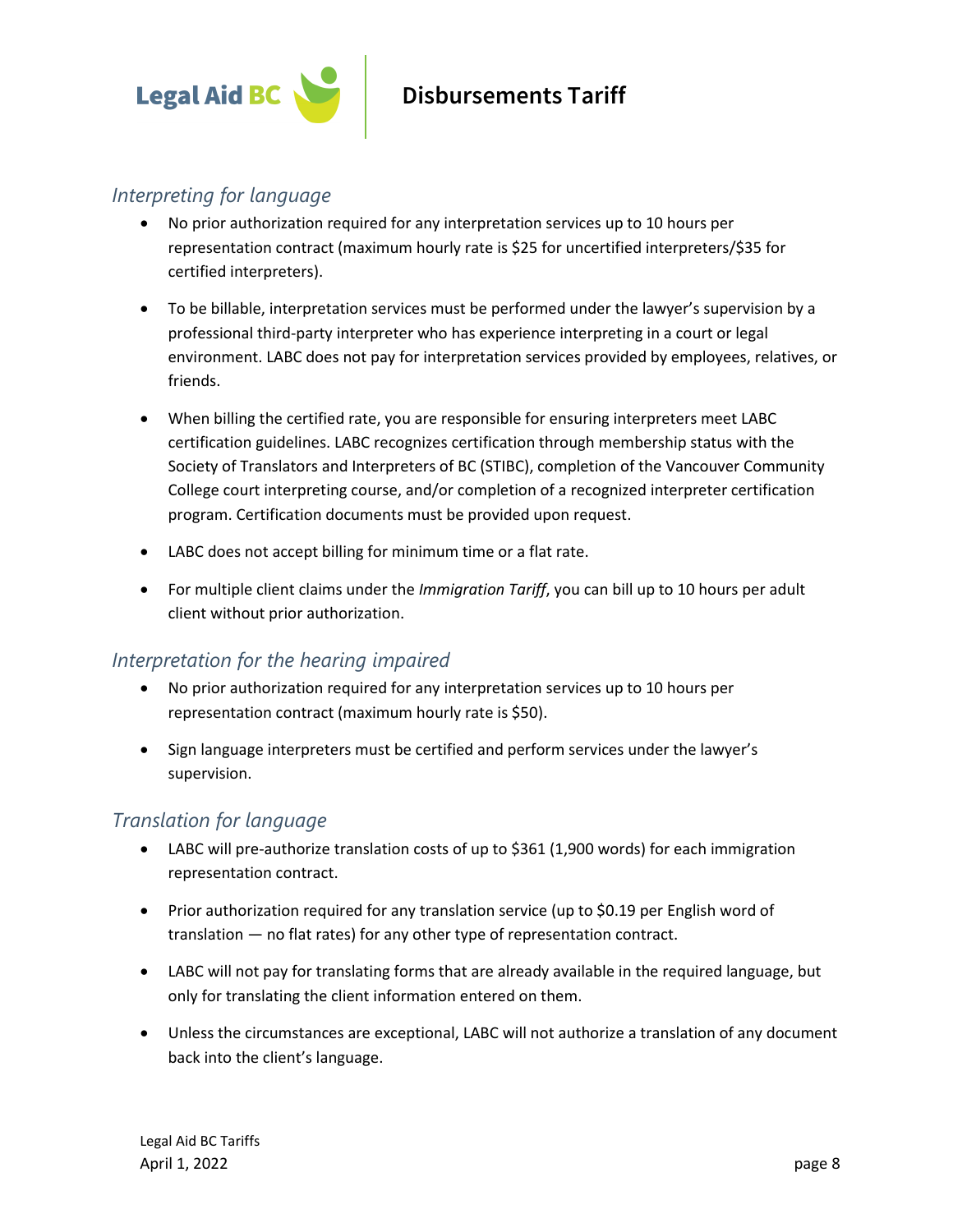

#### *Meterage – Interpreters/translators*

- No prior authorization required to bill meterage up to 250 kilometres at the current LABC rate (see Travel — [Rates/guidelines for travel costs](#page-15-0) — Meterage for the current LABC rate).
- Meterage billable per trip, not per client, no matter how many clients are seen.
- Meterage for interpreters/translators billable for travel to and from their office to the lawyer's office. Detours to pick up or drop off clients are not billable. Parking is not covered.

### **Long distance charges**

- No prior authorization required. Claim the actual cost of long-distance charges.
- Maintain a long-distance log detailing the time, rate, and phone number for each billable item, including collect calls. You will need to provide this to LABC upon request.
- Do not bill this item in addition to the [Disbursements block payment.](#page-5-0)

#### **Mediation/arbitration**

- LABC expects that the parties will share the cost of mediation and/or arbitration equally. Prior authorization required if, in unusual situations, LABC is required to pay for the other party's share of mediation/arbitration.
- Mediation or arbitration must be carried out by a qualified mediator or arbitrator.
- Mediators and/or arbitrators must bill all preparation and attendance at the LABC Tier 1, prior to November 4, 2019 (\$83.90) rate for lawyers (see *[General Terms and Conditions](http://www.lss.bc.ca/assets/lawyers/tariffGuide/gtc/gtcApril2015.pdf) — Tariff Rates Quick Reference).*

#### *Preparation for mediation/arbitration*

• No prior authorization required for preparation of up to five hours, which represents your client's half of the total preparation time (ten hours).

#### *Attendance at mediation/arbitration*

• No prior authorization required for up to 7.5 hours of the mediator's attendance at mediation, which represents your client's half of a fifteen hour mediation session.

#### *Meterage — Mediators/Arbitrators*

• No prior authorization required to bill meterage up to 250 kilometres at the current LABC rate (see Travel — [Rates/guidelines for travel costs](#page-15-0) — Meterage for the current LABC rate).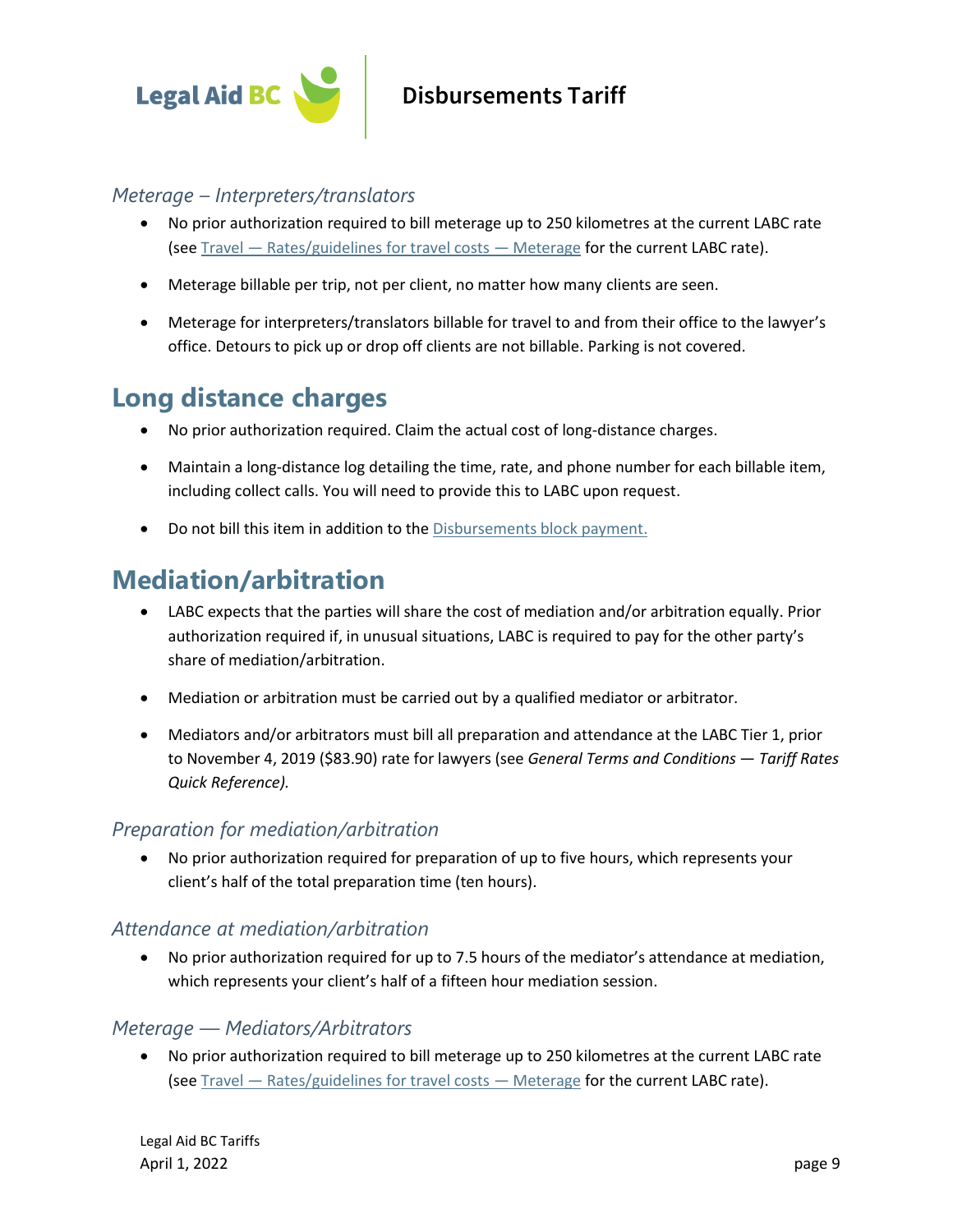

### **Medical records, reports and testimony**

*[Updated: April 1, 2021]*

• The listed fees on the following page are based on the *Doctors of BC Guide to Fees*. Physicians may bill current rates. Rates and descriptions for the items below can be found on the Doctors of BC website at **doctorsofbc.ca** (click Resource Centre, then Handbooks & Guides, and under Quick-link Sections of the Guide to Fees, click Medical Legal Matters).

#### <span id="page-9-0"></span>*Records and reports*

| Form completion or simple letter reporting on patient's<br>condition                                                                  | (Item A00070) | \$187.00      |
|---------------------------------------------------------------------------------------------------------------------------------------|---------------|---------------|
| <b>Medical-legal letter</b>                                                                                                           | (Item A00071) | \$395.00      |
| <b>Medical records photocopying (first 10 pages)</b>                                                                                  | (Item A00096) | $$2.00$ /page |
| $\mathbf{H}$<br>$\mathbf{u}$<br>(subsequent pages)                                                                                    | (Item A00096) | $$0.30$ /page |
| Medical records review by physician for the first 15<br>minutes (authorization required for any additional time<br>beyond 15 minutes) | (Item A00095) | \$111.00      |

• Prior authorization required for the following items:

| <b>Medical-legal report</b>  | (Item A00072) | \$1.179.00 |
|------------------------------|---------------|------------|
| <b>Medical-legal opinion</b> | (Item A00073) | \$1,973.00 |

#### *Medical expert testimony*

• The report author may bill for testimony, as required, without prior authorization, as follows:

#### **General practitioners**

- o \$267.00 per hour for up to two hours preparation
- o \$267.00 per hour for actual court attendance
- o \$153.00 per hour for travel time

#### **Specialists**

- $\circ$  \$312.00 per hour for up to two hours preparation
- o \$312.00 per hour for actual court attendance
- o \$177.00 per hour for travel time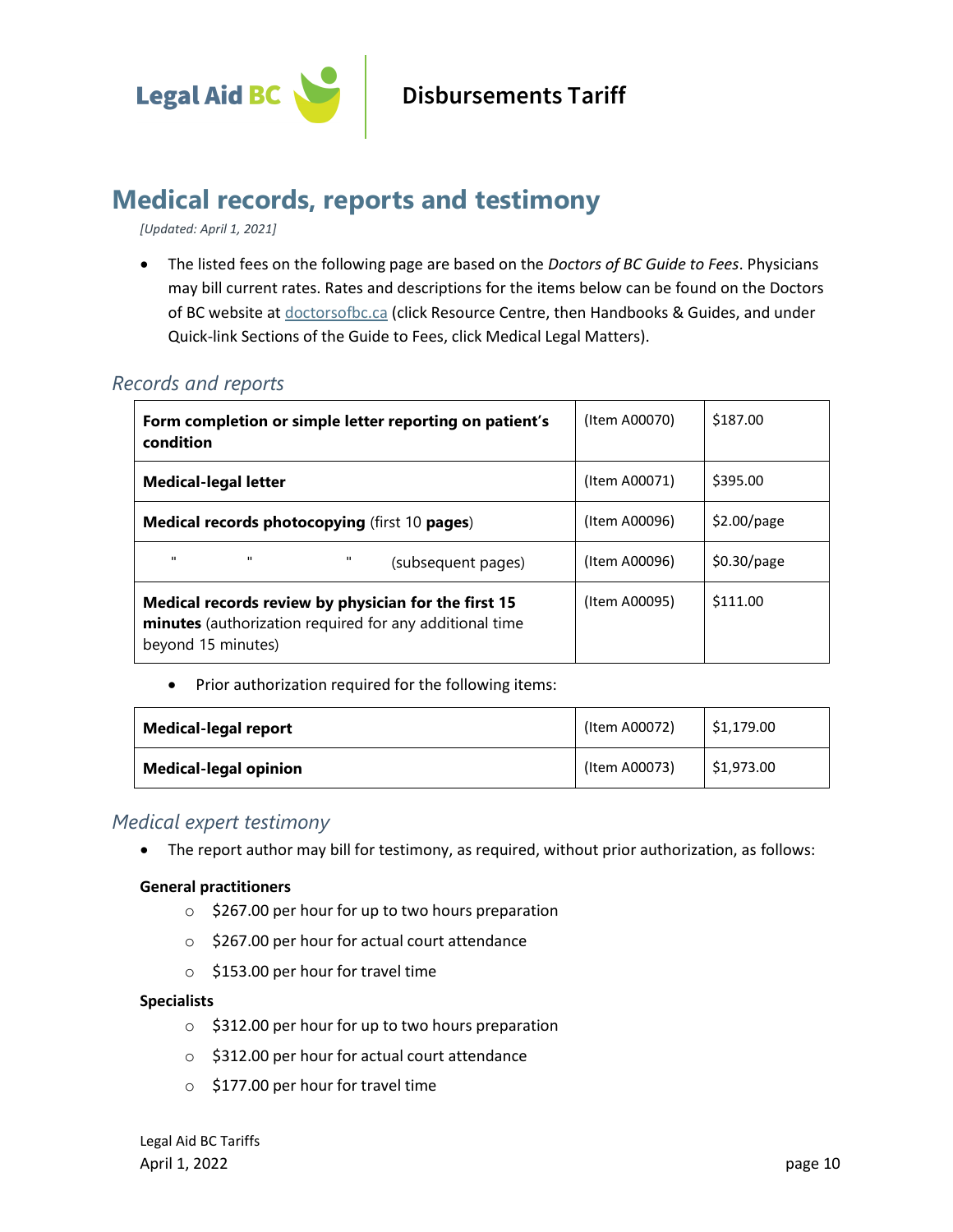

- LABC pays witnesses' preparation, court attendance, and travel time in accordance with the Doctors of BC Crown Counsel Billing Guidelines (Scale "B"). See also [General Tariff Information](#page-1-1)  — [Experts.](#page-1-1)
- Prior authorization required for travel fees and expenses. See Travel [Witnesses.](#page-13-0)

#### **Miscellaneous**

• Prior authorization required for any item, including any expert, not specifically listed here as a disbursement item.

#### **Paternity testing**

- Prior authorization required to set the limits of the retainer.
- LABC will fund a paternity test only where no presumption of paternity exists and the putative father is not *in loco parentis*. Testing will be authorized only when no other means are available to prove or disprove paternity.
- LABC will not automatically authorize paternity testing even if the court orders a paternity test and orders the parties to share the cost.

### **Photocopying/receiving faxes**

• No prior authorization required. Do not bill this item in addition to the Disbursements block [payment.](#page-5-0)

#### *In house*

- Claim up to \$0.15 per page.
- Please maintain a log to support the number of pages copied or faxes received. LABC may request your log to verify your invoice.

#### *Third party*

- Claim the reasonable cost paid to an arm's-length third party.
- Claim copies made at courthouses at the actual cost up to \$1.00 per page.

### **Photographs**

• No prior authorization required for amounts up to \$50.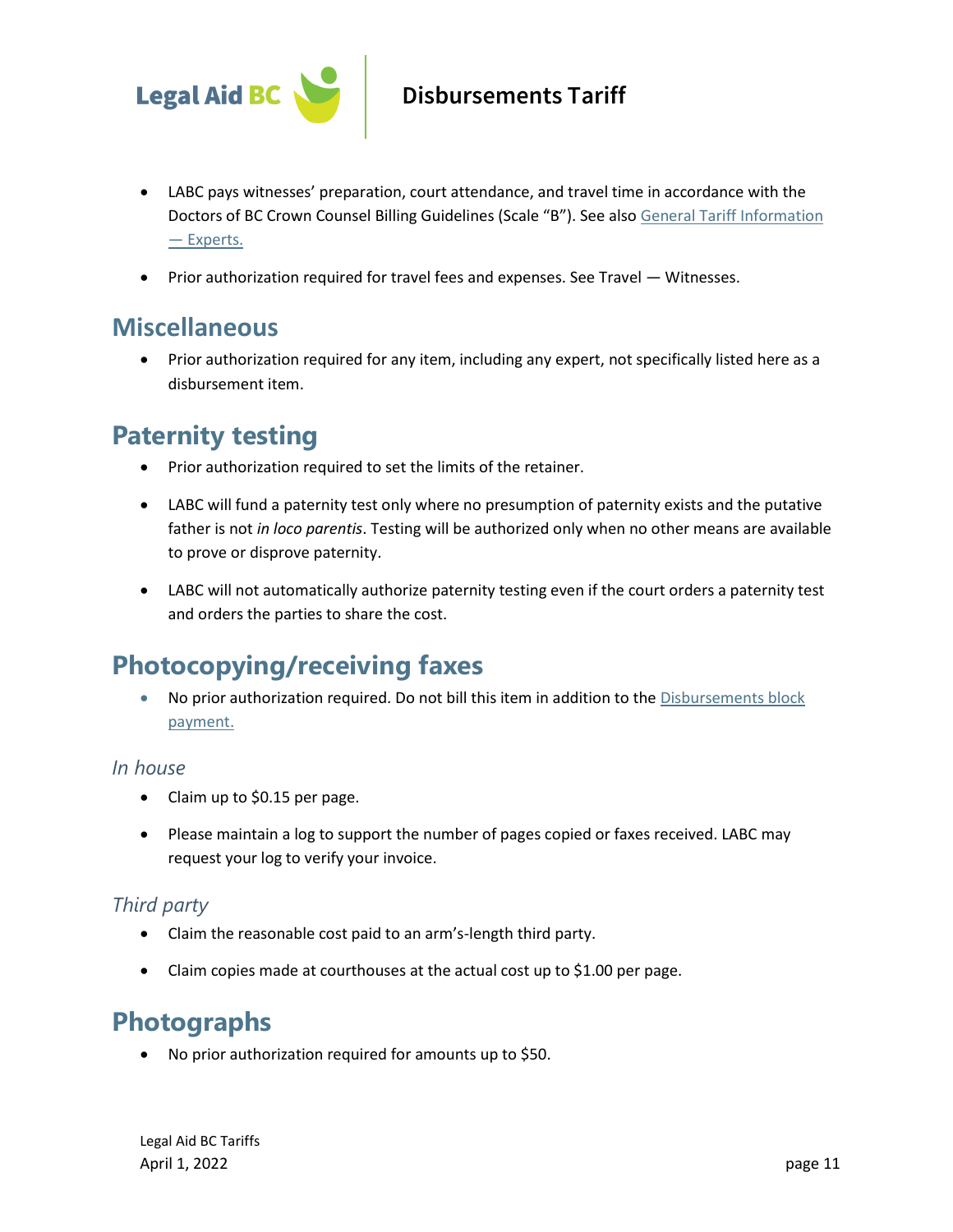

#### **Postage**

• No prior authorization required. Do not bill this item in addition to the [Disbursements block](#page-5-0)  [payment.](#page-5-0)

### <span id="page-11-1"></span>**Printing electronic disclosure or transcripts**

- No prior authorization required for charges up to \$1,000.
- Print only those portions of the disclosure or transcripts that are necessary to have in printed form.
- If you request authorization to exceed this limit, provide cost estimates.

#### *In house*

- Claim up to \$0.15 per page.
- Please maintain a log to support the number of pages printed. LABC may request your log to verify your invoice.

#### *Third party*

- Claim the reasonable cost paid to an arm's-length third party.
- Please retain invoices and provide them upon request.

### <span id="page-11-0"></span>**Private detectives and investigators**

See also [Skip tracing.](#page-12-0)

- Prior authorization required.
- Provide detailed reasons why an investigator is required and an estimate of the time required.
- LABC will fund private detectives on a limited basis to carry out well-defined, discrete tasks. Surveillance will not be authorized.
- Prior authorization required for travel fees and expenses. See Travel [Witnesses](#page-13-0)**.**

### **Psychologists and psychiatrists**

*[Updated: April 1, 2022]*

- Prior authorization required to set the limits of the retainer.
- Experts' fees are as follows:

Legal Aid BC Tariffs April 1, 2022 **page 12**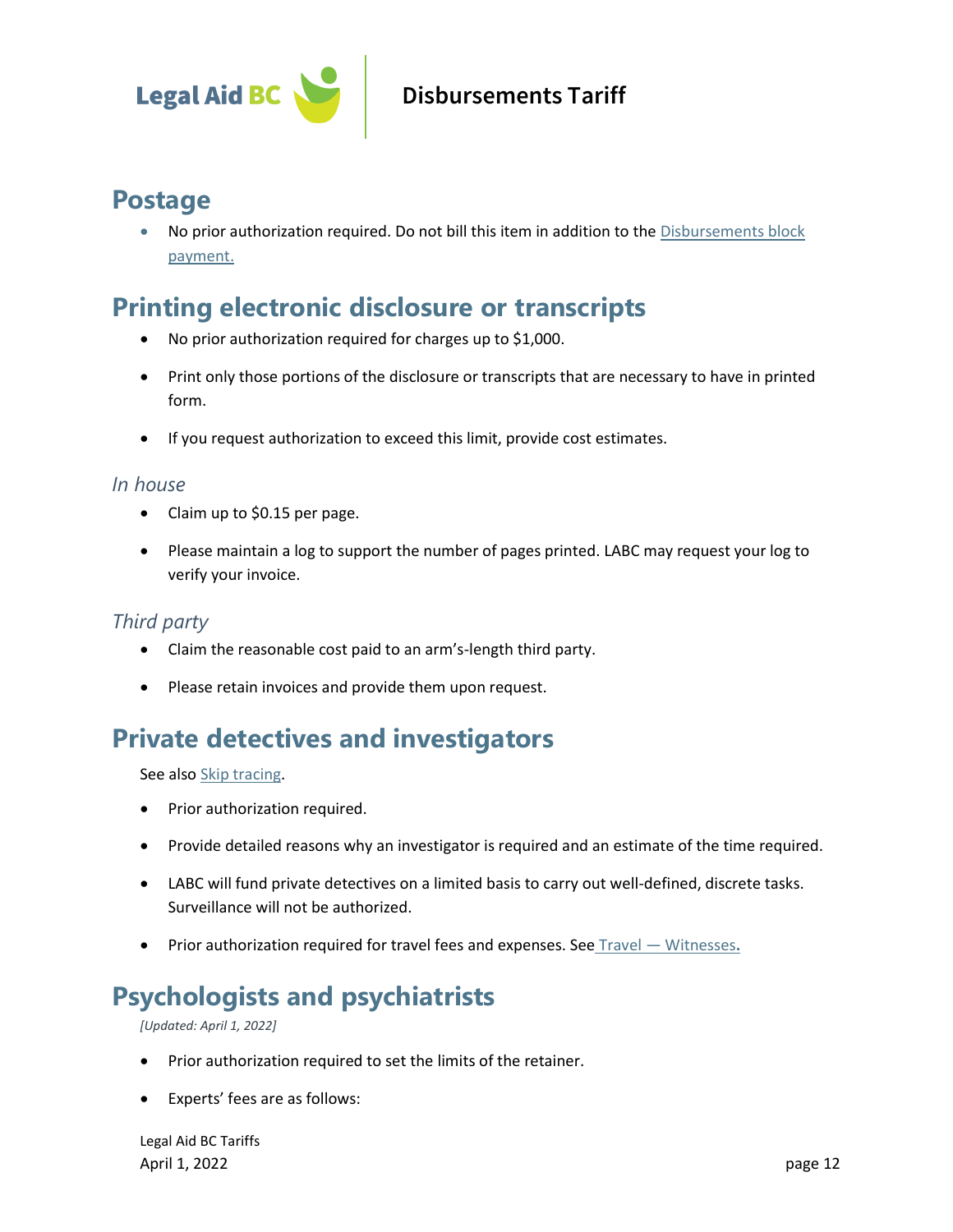

#### *Psychologists*

- o Up to \$150.00 per hour for preparation
- o Up to \$150.00 per hour for actual court attendance
- o Up to \$80.00 per hour for travel time

#### *Psychiatrists*

- o Up to \$312.00 per hour for preparation
- o Up to \$312.00 per hour for actual court attendance
- o Up to \$177.00 per hour for travel time
- Provide a proposal stating the number of hours required for interviewing, making assessments, reviewing materials, testing, and writing reports. Include the number of people to be interviewed and a brief description of their relationship(s) to the client.
- LABC will authorize psychological/psychiatric assessments that it considers necessary and reasonable. See [Authorization requests](#page-0-0) for further information.
- Prior authorization required for travel fees and expenses. See Travel [Witnesses.](#page-13-0)

### **Service of court documents**

- No prior authorization required if the total amount for each service does not exceed \$200, including meterage charges.
- For service outside your jurisdiction, contact a process server directly, unless unusual circumstances require the use of an agent.
- Ensure process servers are aware of current LABC meterage rates. (Se[e Travel](#page-15-0)  $-$ [Rates/guidelines for travel costs](#page-15-0) - Meterage for the current LABC rate.)

# <span id="page-12-0"></span>**Skip tracing**

See als[o Private detectives and investigators.](#page-11-0)

• No prior authorization required for amounts up to \$200, including meterage charges.

### **Title searches for property and assets**

- No prior authorization required to claim the cost of the search.
- This expense is for searching for registered assets under the *Land Titles Act* and the *Personal Property Securities Act*. Title searches do not include payroll and accounting searches.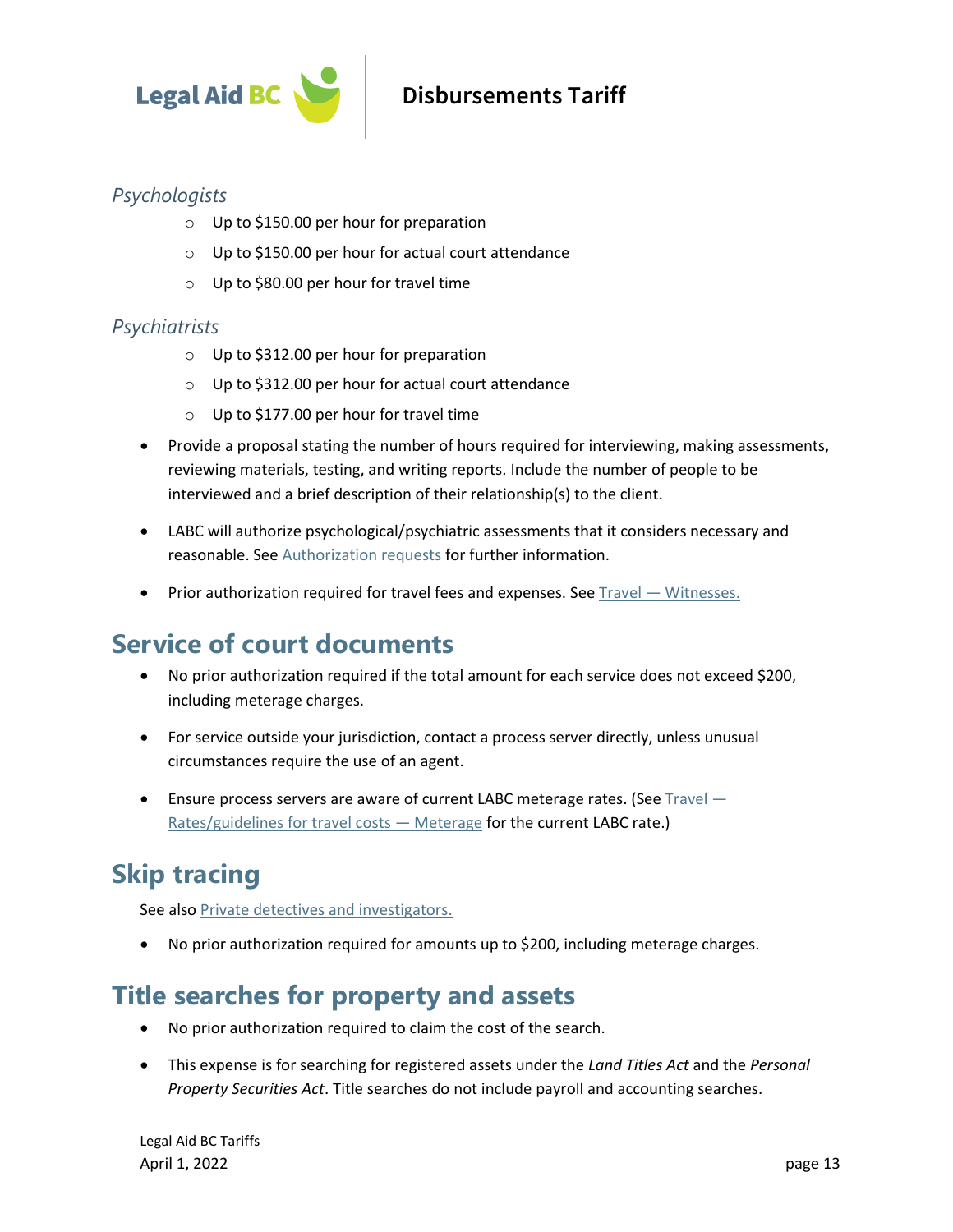

### **Transcripts (all types)**

See [Transcripts](#page-16-0) [section.](#page-16-0)

### **Travel**

*[Updated: April 1, 2021]*

#### Lawyers

#### *Travel authorized*

• If travel is authorized on your representation or duty counsel contract under "Contract Details," prior authorization is not required to bill the items listed below under Rates/guidelines for travel [costs.](#page-14-0)

#### *Travel not authorized*

• If travel is not authorized on your representation or duty counsel contract, you may bill meterage, parking, bus, train, ferry, taxi fares, and tolls using the guidelines set out **below** under [Rates/guidelines for travel costs.](#page-14-0) Request prior authorization via the Lawyer Portal to bill any other travel items.

#### *General guidelines*

- You are expected to arrange the most economical means of travel unless you have prior authorization for a more expensive means.
- When you are on travel status and travelling to a location for multiple LABC cases during the same trip, split the disbursement costs equally between each representation contract for which you have a court appearance that day. When you have both legal aid and private files, only bill LABC for the pro-rated portion of travel costs that apply to the legal aid files for which you have a court appearance that day.
- Please read these guidelines in conjunction with the "Travel" billing item of the tariff section that applies to the area of law for your case.

#### <span id="page-13-0"></span>**Witnesses**

• Prior authorization required to specify the travel expenses allowed for expert and non-expert witnesses.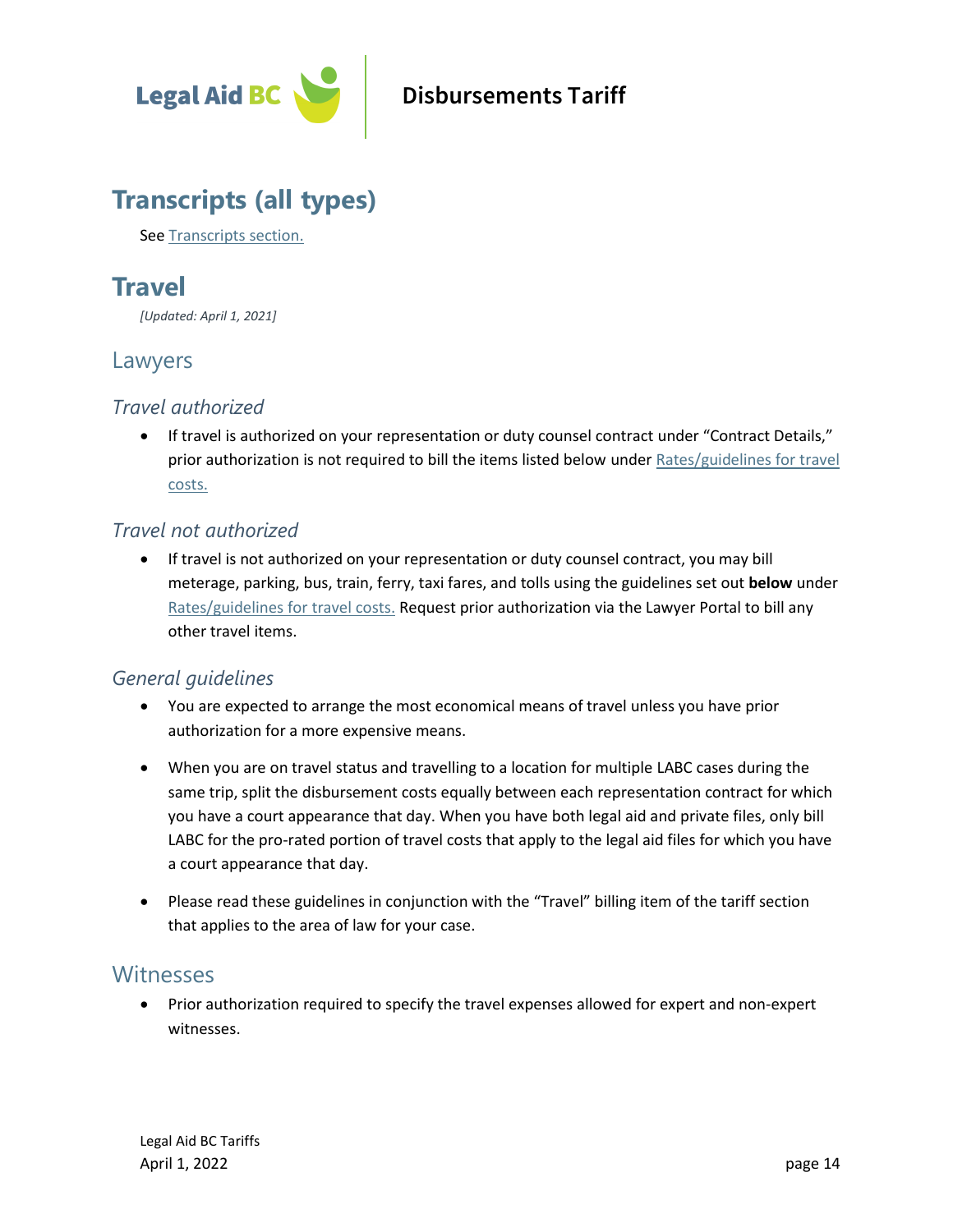

- Rates for accommodation, airfare, car rental, meals, and meterage as specified **below** under [Rates/guidelines for travel costs](#page-14-0) apply, unless otherwise noted on the authorization or under the Disbursement items.
- For non-expert witnesses, see als[o Conduct money](#page-4-0)**.**

#### <span id="page-14-0"></span>Rates/guidelines for travel costs

• Witnesses always require prior authorization to bill for travel expenses as set out below. Lawyers may bill travel items without prior authorization if travel is authorized on their representation or duty counsel contract (see relevant guidelines above).

#### *Accommodation*

- You may bill for accommodation if you are an out-of-town lawyer who must stay overnight due to the scheduling of a court proceeding.
- LABC is authorized to use government personnel rates for hotel accommodation. You are expected to choose the most reasonable accommodation at provincial government standard room rates for each location as set out on th[e BC government website.](http://csa.pss.gov.bc.ca/businesstravel/)
- Privately owned accommodation in all areas, including that of a friend or relative, is authorized up to \$40 per night.
- LABC does not pay for any personal expenses incurred at the hotel.

#### *Airfare*

• Use economy fare rates.

#### *Bus, train, ferry, taxi fares, tolls*

• Choose the most economical means of travel available.

#### *Car rental*

- LABC is authorized to use government personnel rates for car rental.
- Use a car rental only in remote locations or if you arrived at your destination by alternative means (e.g., by air), and a car is the most reasonable and economical means of transportation available there.
- Do not use a car rental in place of a private vehicle and do not bill for meterage.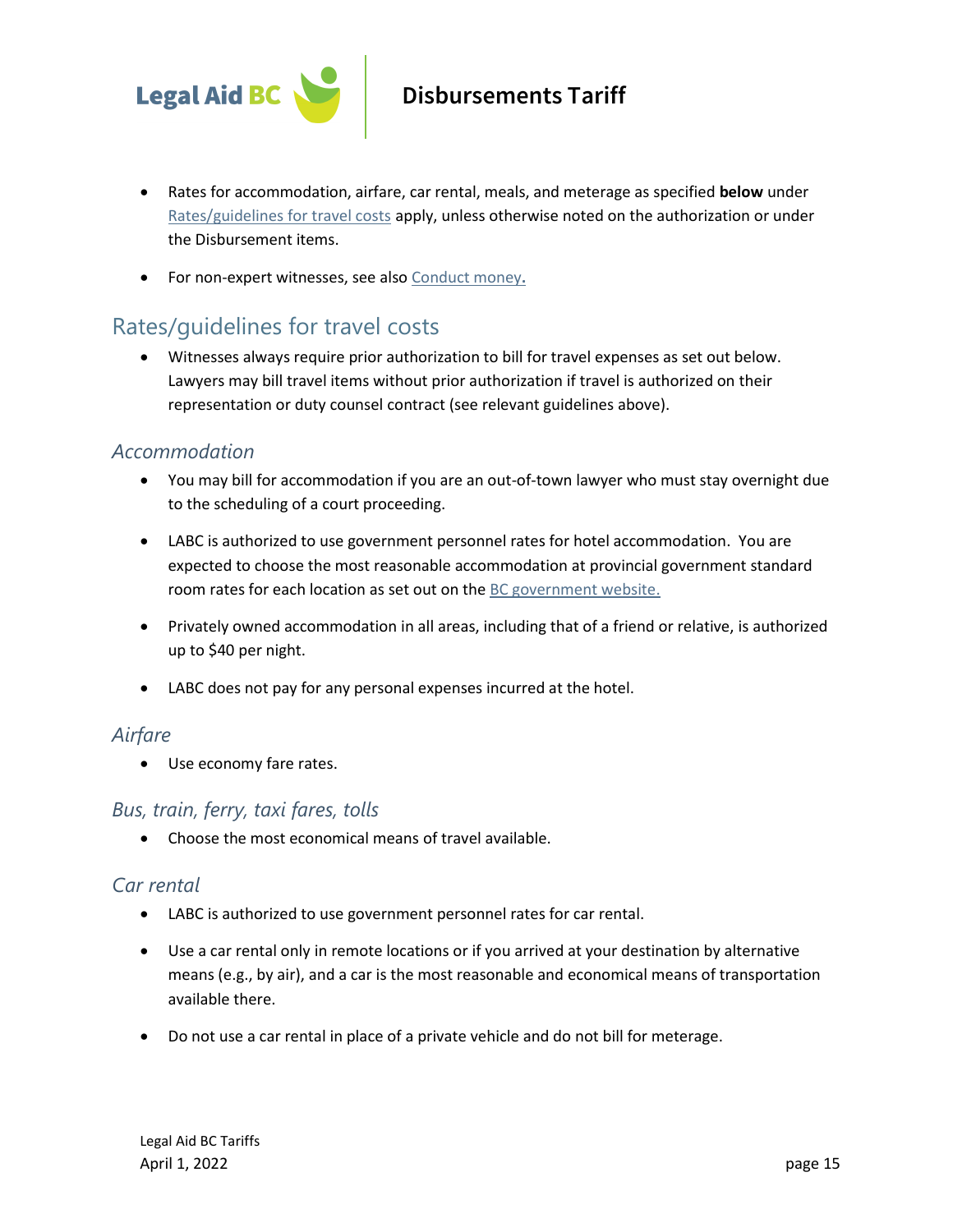

#### *Meals*

- If travel to attend a court hearing or interview a client in custody occurs over two half days on the same day (i.e., you are out of the office for a full day with no overnight stay), you may claim a per diem rate of \$14.75 for lunch.
- If you are an out-of-town lawyer who must stay overnight for a court hearing, you may claim the following per diem rates (when travel is for part of a day, claim only the meals applicable to that portion of the day spent travelling):

| \$14.75 | \$25.50 | <b>OR</b> | \$53.00                     |
|---------|---------|-----------|-----------------------------|
| Lunch   | Dinner  |           | Daily per diem<br>for meals |
|         |         |           |                             |

• LABC rates for meals are based on the BC Public Service Agency (Employee Group 1) rates.

#### <span id="page-15-0"></span>*Meterage*

- The LABC meterage rate is \$0.55 per kilometre, billable per trip, not per client, no matter how many clients you see.
- LABC provides a meterage allowance per kilometre for actual distance travelled from an office or home to a specified destination other than your office (such as attendance at a courthouse, detention facility, mediation, meeting with clients and witnesses, or examination for discovery) when using a personal vehicle for business relating to a representation or duty counsel contract. The LABC rate for meterage is based on the BC Public Service Agency rate.
- Meterage is not billable for distance travelled between your home and office or for the portion of distance travelled by aircraft or ferry.

#### *Parking*

- Claim actual costs up to \$18 per day.
- LABC will not pay parking charges that are part of your overhead costs.

### **Videoconferencing**

- Prior authorization required for witnesses to testify via videoconferencing.
- Please inquire whether government rates are available when booking the videoconference.
- This item relates only to videoconferencing expenses and not to the witness expenses.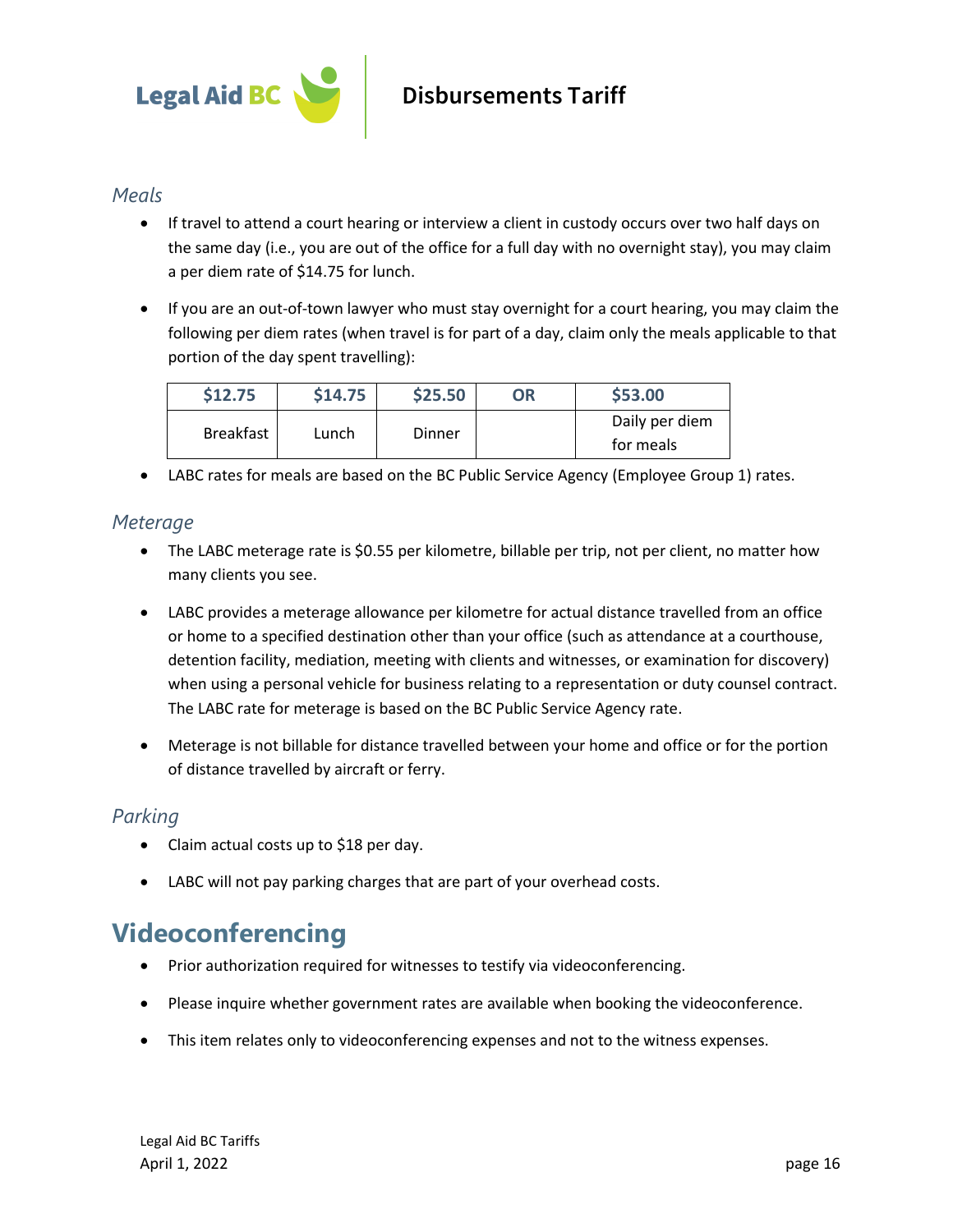

# <span id="page-16-0"></span>**Transcripts**

*[Updated: December 1, 2020]*

# **Do I need (and how do I get) prior authorization?**

- Unless otherwise specified in this section of the tariff, or unless the LABC Appeals Section authorizes transcripts when issuing your representation contract, you must obtain prior authorization via the Lawyer Portal before ordering transcripts (see [Transcript Items\)](#page-19-0).
- To find out how to request prior authorization, see the relevant "To order…" instructions under [Transcript Items](#page-19-0)**.**
- If you order a transcript (or a different category of transcript) without getting prior authorization where required, LABC may not pay for it. See th[e Retroactive Authorization Requests](https://legalaid.bc.ca/lawyers/policies) **—** [Disbursements policy.](https://legalaid.bc.ca/lawyers/policies)
- LABC will not pay rates higher than those specified on the transcript authorization.

**Note: If you submit inaccurate or incomplete information, your request may be delayed.**

### **Which transcript service provider can I use?**

Legal Aid BC and the Attorney General have exclusive service provider contracts with private transcription companies to produce transcripts from digital audio recordings of BC Provincial Court (criminal and civil) and BC Supreme Court (criminal) proceedings. Each transcription company has the exclusive right to produce official transcripts for specific court registries. See [Appendix:](#page-26-0)  [Transcript Service Providers](#page-26-0) for a list of the transcription companies and their service areas.

The transcription company contracts do not cover proceedings before other courts or tribunals (e.g. Immigration and Refugee Board), examinations for discovery, BC Supreme Court civil proceedings, proceedings in (or within the appellate jurisdiction of) the Federal Court, or court proceedings that a court reporter has been retained to attend. If you are representing a legal aid client in proceedings where another party has proposed retaining a court reporter, contact the Case Management Section about the arrangement.

For appeals and judicial reviews, the exclusive rights of the transcription companies extend only to preparing the original transcript of a Supreme Court (criminal) or Provincial Court (criminal and civil) proceeding. For the production of appeal transcripts ("Red Books") and appeal books ("Blue Books") required for an appeal, you may retain the designated transcription company or an independent appeal book coordinator. However, LABC will *not* pay rates higher than what the transcription company would charge to produce the appeal transcripts and appeal books. Also note that if you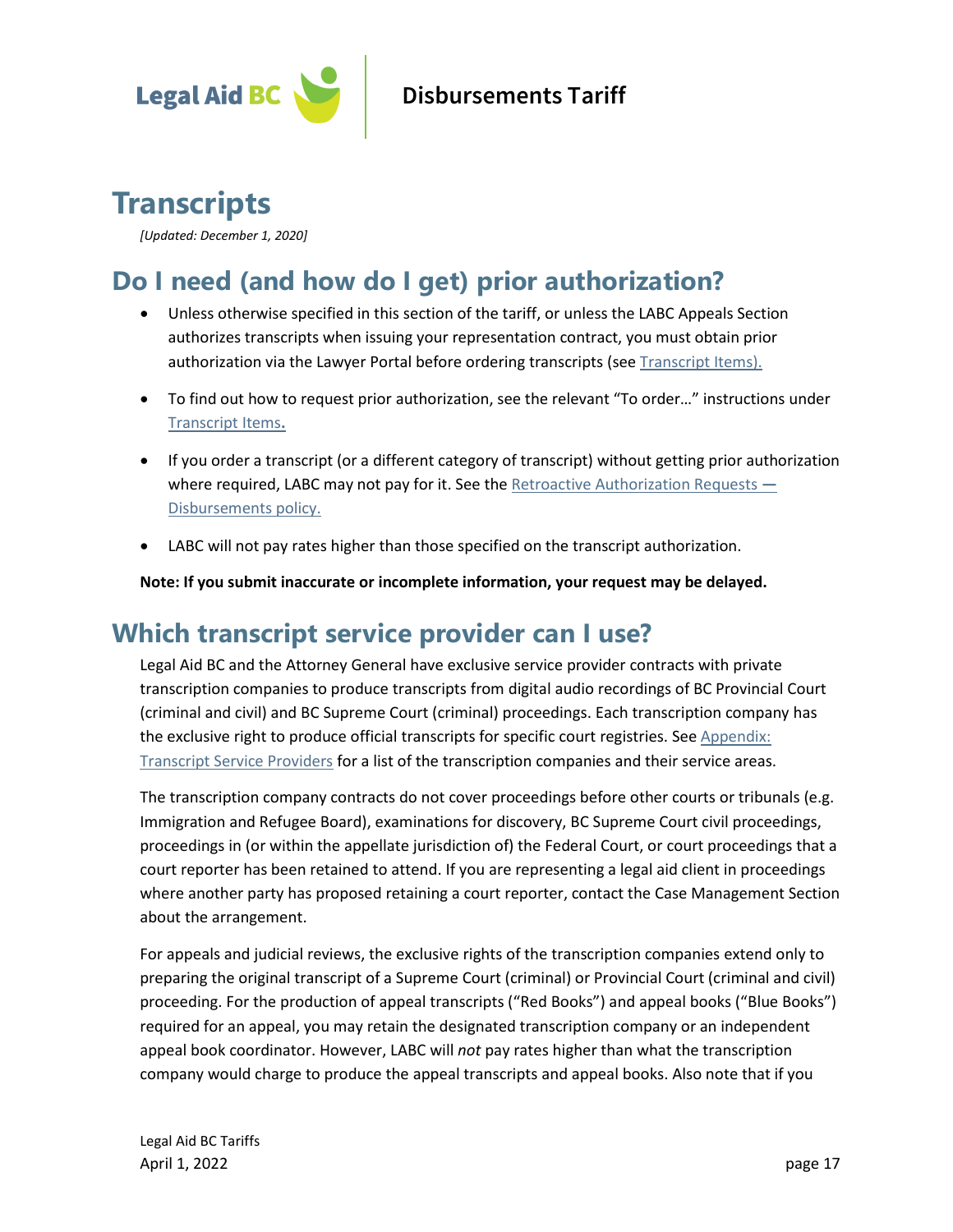

choose to use the designated transcription company to prepare an appeal book, you must obtain *all* copies required under the applicable *Court of Appeal Rules* from that transcription company.

### **Which category of transcript can I order?**

LABC expects you to order the most economical transcript possible that satisfies your time requirements (see [How are transcripts categorized?\)](#page-17-0). Transcription companies charge premium rates for daily, expedited, and priority transcripts, so these are authorized only in exceptional circumstances. If you are requesting an expedited transcript, consider whether a priority transcript will satisfy your time requirements instead. If you do not require the transcript for more than 10 business days, choose a standard one.

#### **How many copies can I order and in what format?**

Unless otherwise noted in each item below, when you order a transcript for a non-appeal proceeding as the first party, the transcription company will send one original paper copy and one electronic copy to the court registry and one electronic copy (via an electronic storage device or email) to you. You may print copies, or portions, of the electronic transcript for your own internal use. Please print only those portions of the transcript that are necessary to have in printed form. You can bill the printing cost under the [Printing electronic disclosure or transcripts](#page-11-1) item. If you need a paper copy from the transcription company, you must first request authorization for a paper copy from LABC and provide reasons why printing your electronic copy does not meet your needs.

### **Can I make copies of transcripts?**

Do not provide paper or electronic copies of the transcript to other parties, as they must obtain transcripts directly from the transcription company. You may, however, make copies for your LABC client for use within your own firm, or for another LABC lawyer acting for another LABC client in a multi-party proceeding (e.g., a co-accused).

### **Who gets the bill for transcripts?**

For transcripts of proceedings in BC Provincial Court (criminal and civil) or BC Supreme Court (criminal only), the contracted transcription company will bill LABC directly for the transcripts (see [Appendix: Transcript Service Providers](#page-26-0) for a list of those companies). For all other court or tribunal transcripts (e.g., Immigration and Refugee Board or transcripts relating to examinations for discovery), the transcript provider or court reporter you choose will bill you directly. You may then invoice LABC for the disbursement via the Lawyer Portal.

### <span id="page-17-0"></span>**How are transcripts categorized?**

**Transcripts are classified by the production time required, as follows:**

Legal Aid BC Tariffs April 1, 2022 page 18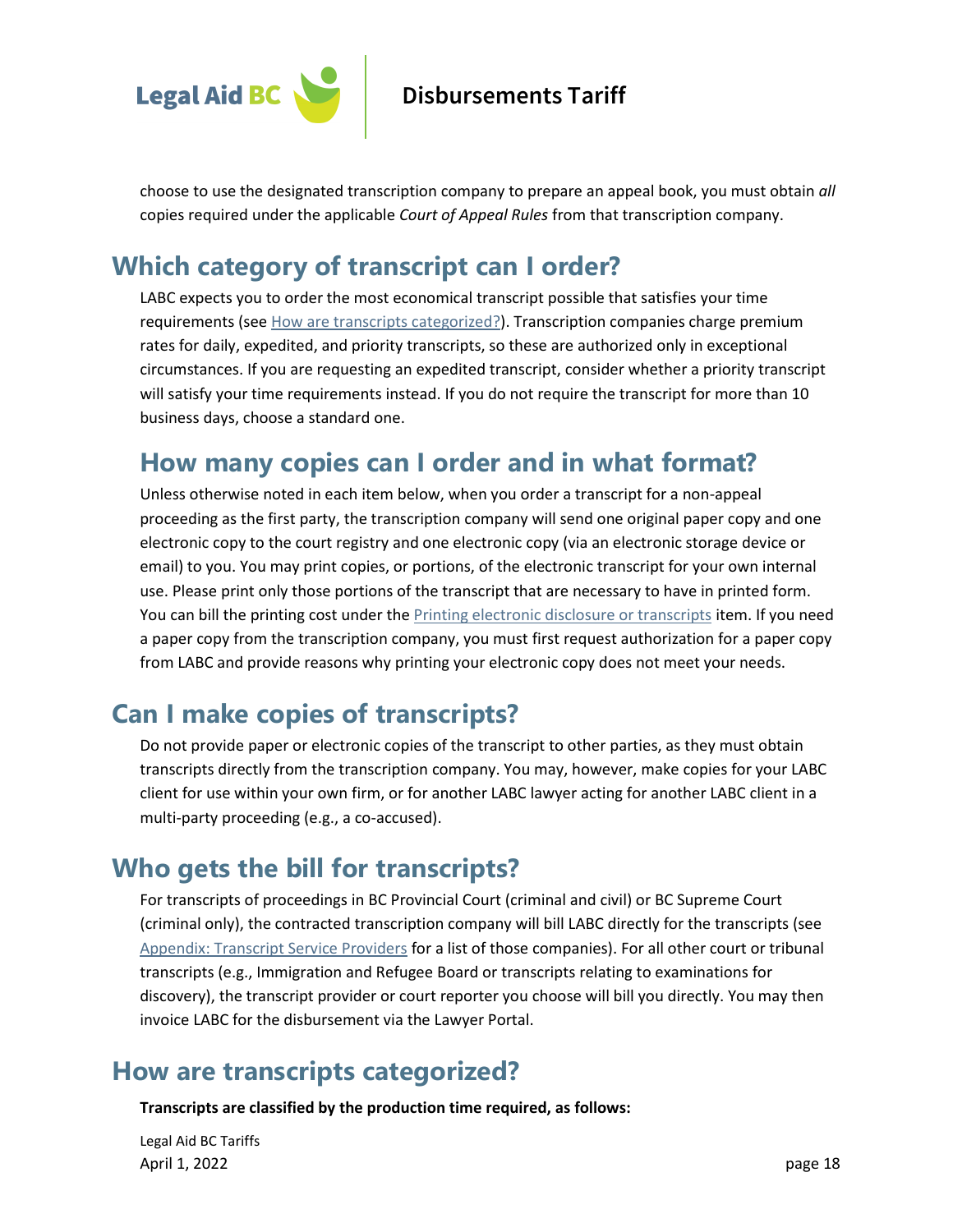

- **Daily transcripts** must be prepared and made available to the ordering party by 9 a.m. on the business day following the date the transcripts were requested, provided the order was placed with the registry before 4 p.m.
- Expedited **transcripts** must be prepared and the electronic copy made available to the ordering party by the third business day after the date on which they were ordered and the paper copy, if ordered, received by the ordering party within five business days of the date on which they were ordered.
- **Priority** transcripts must be prepared and made available to the ordering party within ten business days after the date on which they were ordered.
- **Standard** transcripts are delivered to the ordering party within 22 business days after the date on which they were ordered, unless the ordering party consents to a longer period, or as required for specific types of proceedings as follows:
	- o **Oral reasons for judgment, sentencing, rulings,** or jury charges must be delivered to the judicial officer for editing within 5 business days after the transcript is ordered. (Note: Written (reserved) reasons for judgment for Supreme Court matters are posted on the Court's website unless subject to publication restrictions. Some written reasons for judgment for Provincial Court matters may be posted on the Court's website or on the CanLII database. Oral reasons for judgment for Supreme and Provincial Court matters are posted only at the direction of the presiding judge or judicial officer. For more and up-todate information about judgments, see the **[Supreme Court](https://www.bccourts.ca/supreme_court/about_judgments.aspx) o[r Provincial Court](https://www.provincialcourt.bc.ca/judgments-decisions) websites.**)
	- o **Transcripts or transcript extracts required for an appeal**, except transcripts for s.684 applications or interlocutory criminal applications, must be delivered to the ordering party within 60 days of filing the Notice of Appeal, unless further extensions are granted by the Court of Appeal.
	- o **Transcripts for reciprocal maintenance hearings,** including hearings under the *Interjurisdictional Support Order Act*, must be delivered to the ordering party within 14 business days after the transcripts are ordered.
	- o **Transcripts for preliminary inquiries** must be delivered to the ordering party within 22 business days after the transcripts are ordered.

**Business day** means a day, other than a Saturday or Sunday or holiday, on which provincial government offices are open for normal business in British Columbia.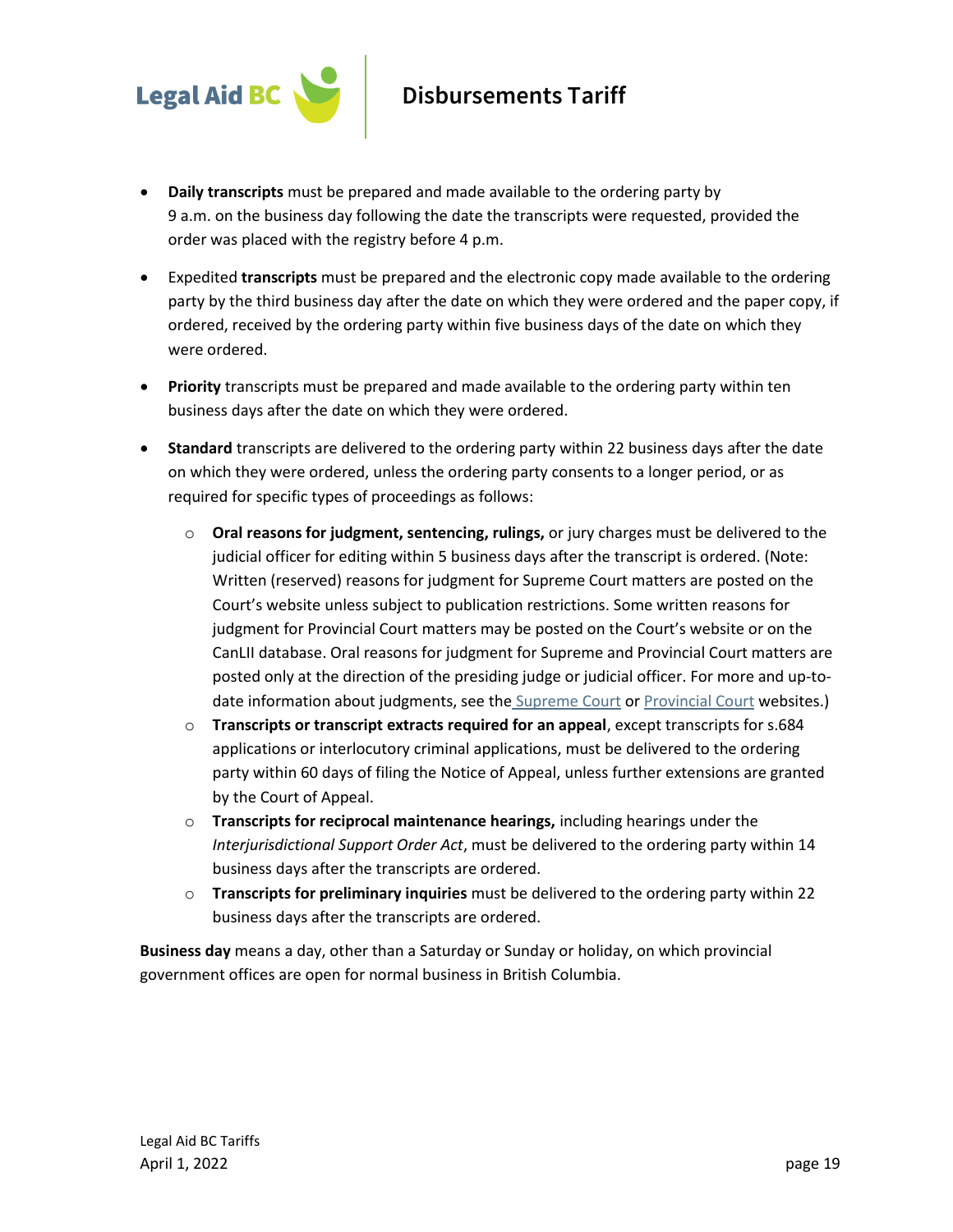

#### **Transcripts may also be classified by the party ordering them, as follows:**

- **First party** refers to the first order placed by any person for a transcript, or portion of a transcript (in paper or electronic format, or both). Transcription companies charge a higher rate for first party orders. The court registry will require the transcription company to file the original transcript, and you will receive an electronic copy of the original. If you require an official paper copy of the original, you must request authorization.
- **Second party** refers to the second or subsequent order placed by any person for a transcript, or portion of a transcript (in paper or electronic format, or both), if the transcript has already been produced or is in the process of being produced by a transcription company or court reporter. Transcription companies charge a second party (copy) rate that is lower than the first party rate.

# <span id="page-19-0"></span>**Transcript items**

This section describes the transcript items, and indicates whether or not prior authorization is required.

**Unless otherwise specified in this section, or unless the LABC Appeals Section authorizes transcripts when issuing your representation contract, you need prior authorization for the transcript items below.** 

**Any transcript item** *not* **listed below requires prior authorization.**

#### **Bail reviews**

- No prior authorization required to order *first party standard* transcripts for bail reviews in Provincial Court only.
- When you order at the *first party standard* rate, your order will include the original for the court registry, a paper copy for your application, and an electronic copy for you. If you require a second paper copy for your own use, you can print from the electronic copy, or request one in your initial transcript order without seeking prior authorization from LABC.

### **Preliminary inquiries**

- No prior authorization required to order *standard* transcripts.
- When you order at the *first party standard* rate, your order will include the original for the court registry, and an electronic copy for you. If you require a paper copy for your own use, you can print from the electronic copy, or request one in your initial transcript order without seeking prior authorization from LABC.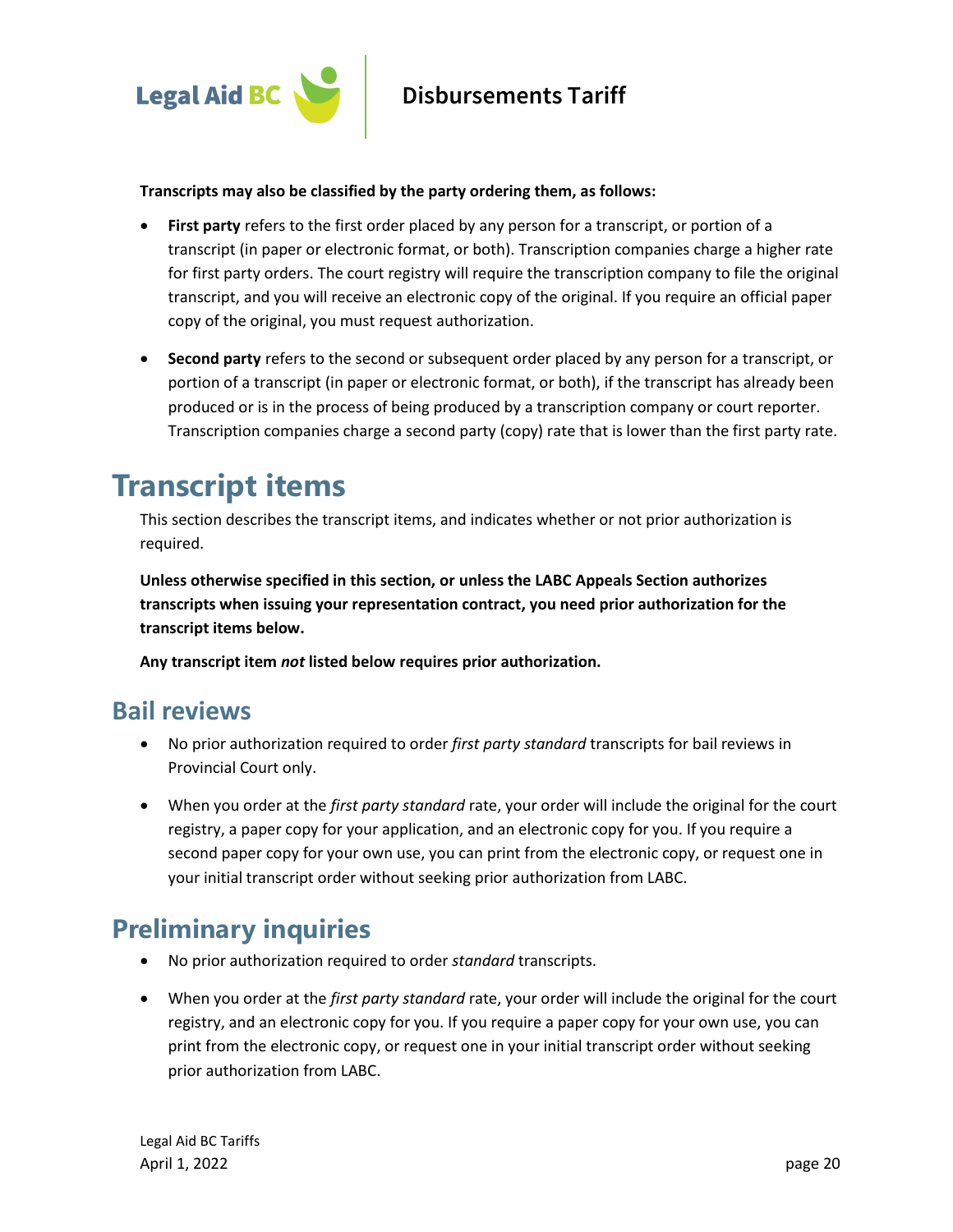

### **Section 11(b) Charter applications**

- No prior authorization required to order *standard* transcripts.
- When you order at the *first party standard* rate, your order will include the original for the court registry, a paper copy for your application, and an electronic copy for you. If you require a second paper copy for your own use, you can print from the electronic copy, or request one in your initial transcript order without seeking prior authorization from LABC.

#### *To order transcripts for bail reviews, preliminary inquiries, and*

*s. 11(b) Charter applications:*

**Note:** Unless otherwise specified, forms are provided in the Lawyer Portal under Resources – Forms.

- 1. If no authorization is required, complete the applicable sections of the **Transcript Order Form** and send it directly to the appropriate transcription company.
- 2. If authorization is required, submit a transcript authorization request via the Lawyer Portal. Use the transcript authorization information to complete the **Transcript Order Form**. Send the Transcript Order Form and a copy of the LABC transcript authorization directly to the transcription company.
- 3. For LCM cases, send your request to [lcm.support@legalaid.bc.ca](mailto:lcm.support@legalaid.bc.ca) and attach a copy of the **Transcript Order Form**.
- 4. To identify the appropriate transcription company, see [Appendix: Transcript](#page-26-0) Service [Providers](#page-26-0)**.**

### **Digital audio recording CD**

For details, see the [Digital audio recording CD](#page-5-1) item in the Disbursement Items section.

# **Examinations for discovery and applications to set aside ex parte orders**

- Prior authorization required for any transcripts of examinations for discovery or applications to set aside ex parte orders.
- LABC will *not* pay any amount that exceeds the rates set out in the **current** [Official Reporters](http://www.bclaws.ca/EPLibraries/bclaws_new/document/ID/freeside/222_84)  [Regulation](http://www.bclaws.ca/EPLibraries/bclaws_new/document/ID/freeside/222_84)**.**
- For examinations for discovery:

Legal Aid BC Tariffs April 1, 2022 page 21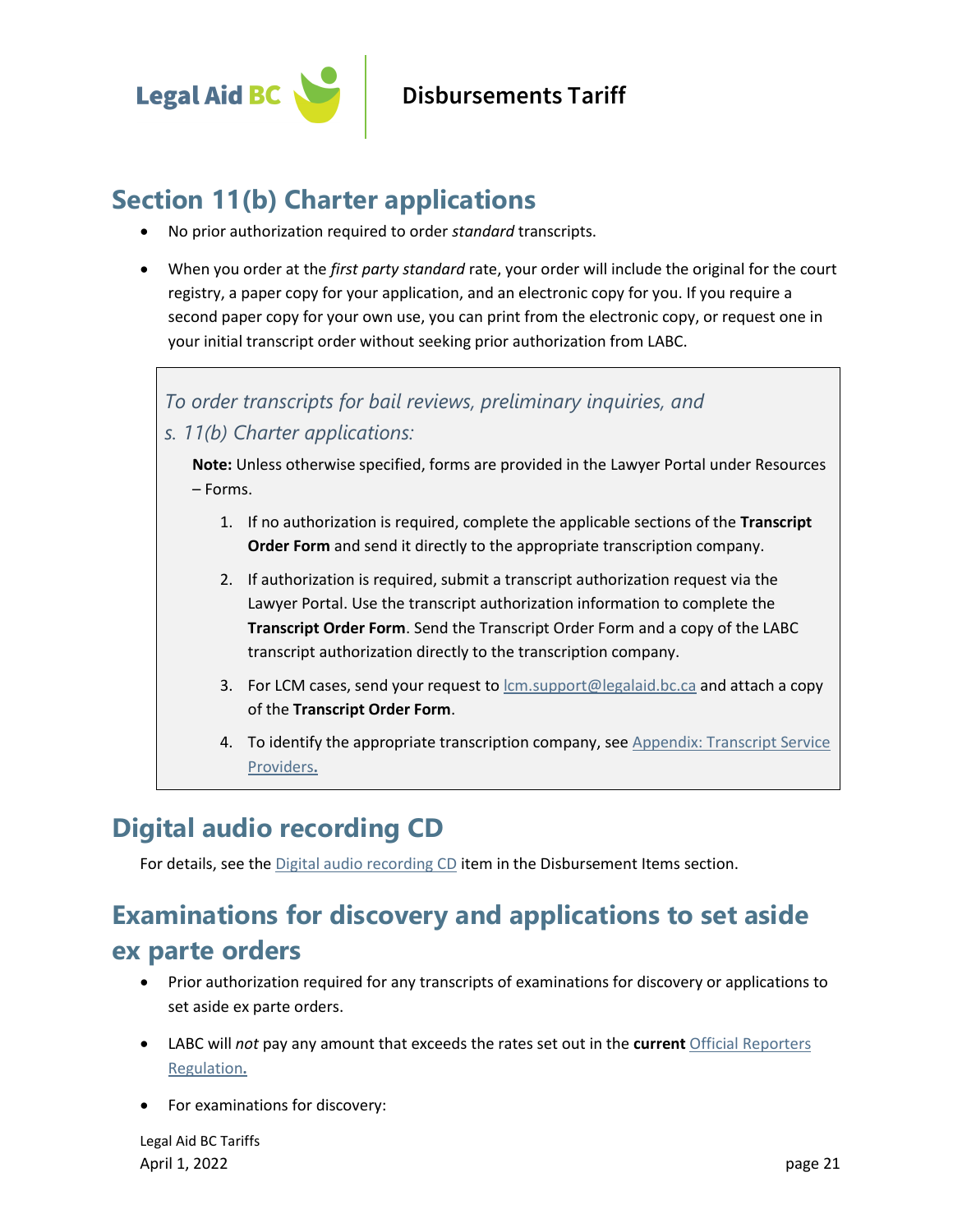

- $\circ$  if you are discovering the opposing party, LABC may authorize first party ordinary transcripts. The court reporter will provide the original transcript to the court registry and one copy to you.
- $\circ$  if the opposing party is discovering your client, LABC may authorize one copy at the second party ordinary rate.
- LABC will pay attendance and room rental only if you discover the opposing party.
- you may retain any court reporter you choose to transcribe examinations for discovery in family cases.
- For applications **to set aside ex parte orders**, LABC will authorize *first party standard* transcripts.

*To order transcripts for examinations for discovery and applications to set aside ex parte orders:*

- 1. Submit a transcript authorization request via the Lawyer Portal.
- 2. For **examinations for discovery**, contact the court reporter of your choice and provide them with a copy of the LABC transcript authorization. The court reporter should bill you directly. You may claim the transcript cost as a disbursement from LABC. When billing via the Lawyer Portal, you must attach a copy of the court reporter's invoice.
- 3. For **applications to set aside an ex parte order**, contact the designated transcription company and provide them with a copy of the LABC transcript authorization. The transcription company will bill LABC directly.

### **Non-appeal proceedings before a court or tribunal**

- Prior authorization required for any transcripts of pre-trial or trial proceedings or proceedings before a tribunal.
- For **trial** transcripts **on continuation,** LABC will consider transcript requests only if:
	- o more than three months have elapsed since the last trial date,
	- o there has been a change of lawyer,
	- o there has been more than one continuation, or
	- o the court has requested written submissions.
- For transcripts **of Chambers orders,** LABC will authorize transcripts only if the content of the order cannot be determined from the clerk's notes or the court's digital audio recording system (where a copy of the DARS is available without a court application).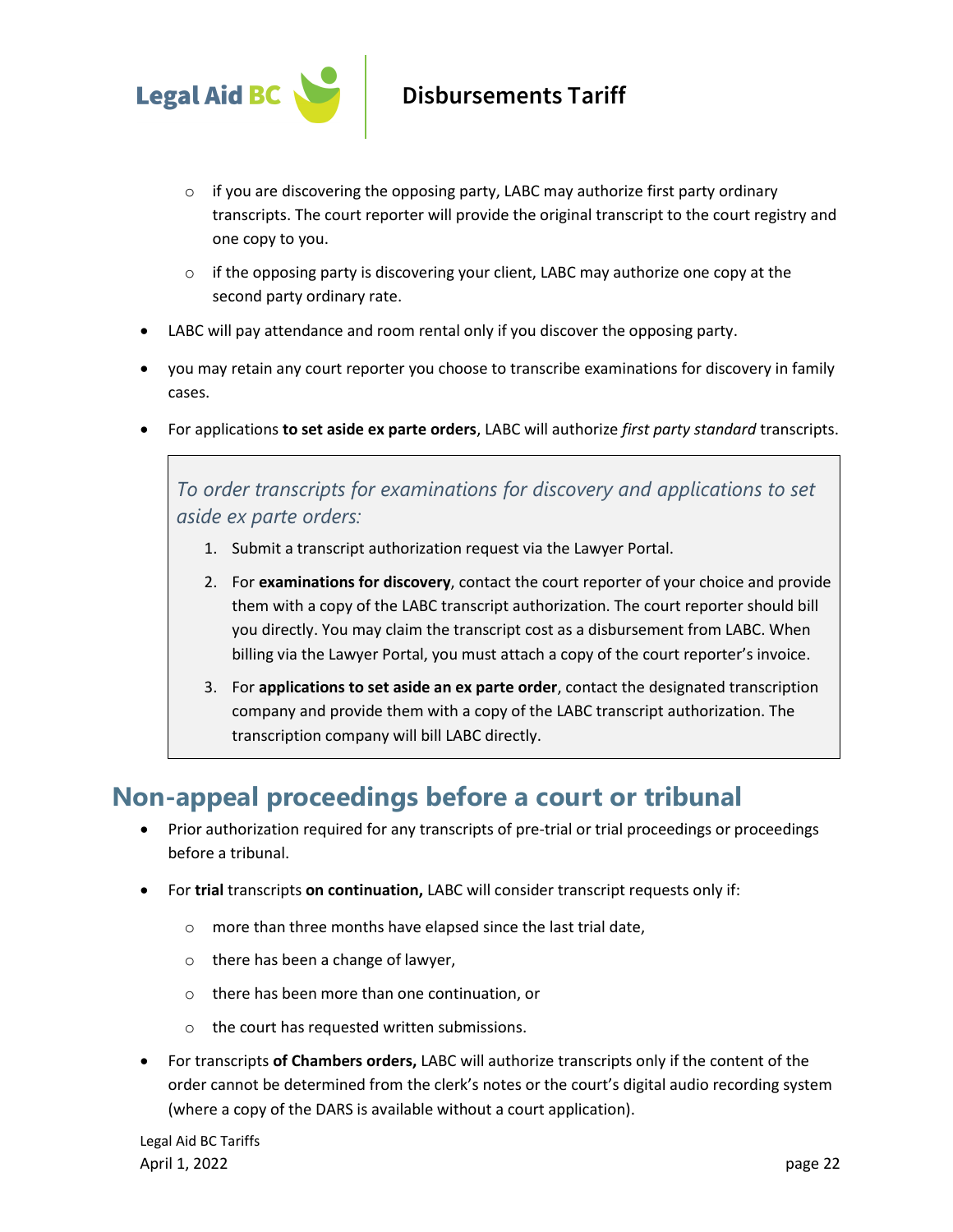

*To order transcripts for non-appeal proceedings before a court or tribunal:*

- 1. Submit a transcript authorization request via the Lawyer Portal.
- 2. Use the LABC transcript authorization information to complete a Transcript Order Form (provided in the Lawyer Portal under Resources – Forms). Send this form and a copy of the LABC transcript authorization to the designated transcription company.
- 3. When ordering Supreme Court oral reasons, rulings, or jury charges, also complete and send a [Finalization and Distribution of Oral Transcription Request Form](https://www2.gov.bc.ca/gov/content/justice/courthouse-services/documents-forms-records/court-transcript/transcribers-forms-information) to the transcription company.

### **Court reporter's attendance at proceeding**

• LABC will authorize a court reporter's attendance at a proceeding only in exceptional circumstances. Please submit an authorization request via the Lawyer Portal, explaining why a court reporter is necessary.

### **Appeals and judicial reviews – General**

- Prior authorization required for all transcripts for appeals and judicial reviews. With some exceptions (noted below), the LABC Appeals Section will ordinarily include a transcript authorization when it issues a representation contract.
- For Crown *appeals* (of acquittals, sentence, or other matters), the Crown is responsible for ordering transcripts and providing them to you. If Crown has not provided transcripts for the portions of the trial that you need, submit a transcript authorization request for a supplemental transcript via the Lawyer Portal (se[e To order transcripts for appeals or judicial reviews\)](#page-25-0).
- Consider ordering only those parts of the transcript necessary to advance the issues you have decided to argue and only those exhibits required to determine the appeal or judicial review. Discuss with opposing counsel *before* ordering the transcript as opposing counsel may feel that additional evidence must be available for the court to consider, especially in cases where you are suggesting the verdict was unreasonable. If in doubt about the sufficiency of the portions of the transcript you and opposing counsel are proposing to use, seek direction from a Chambers judge.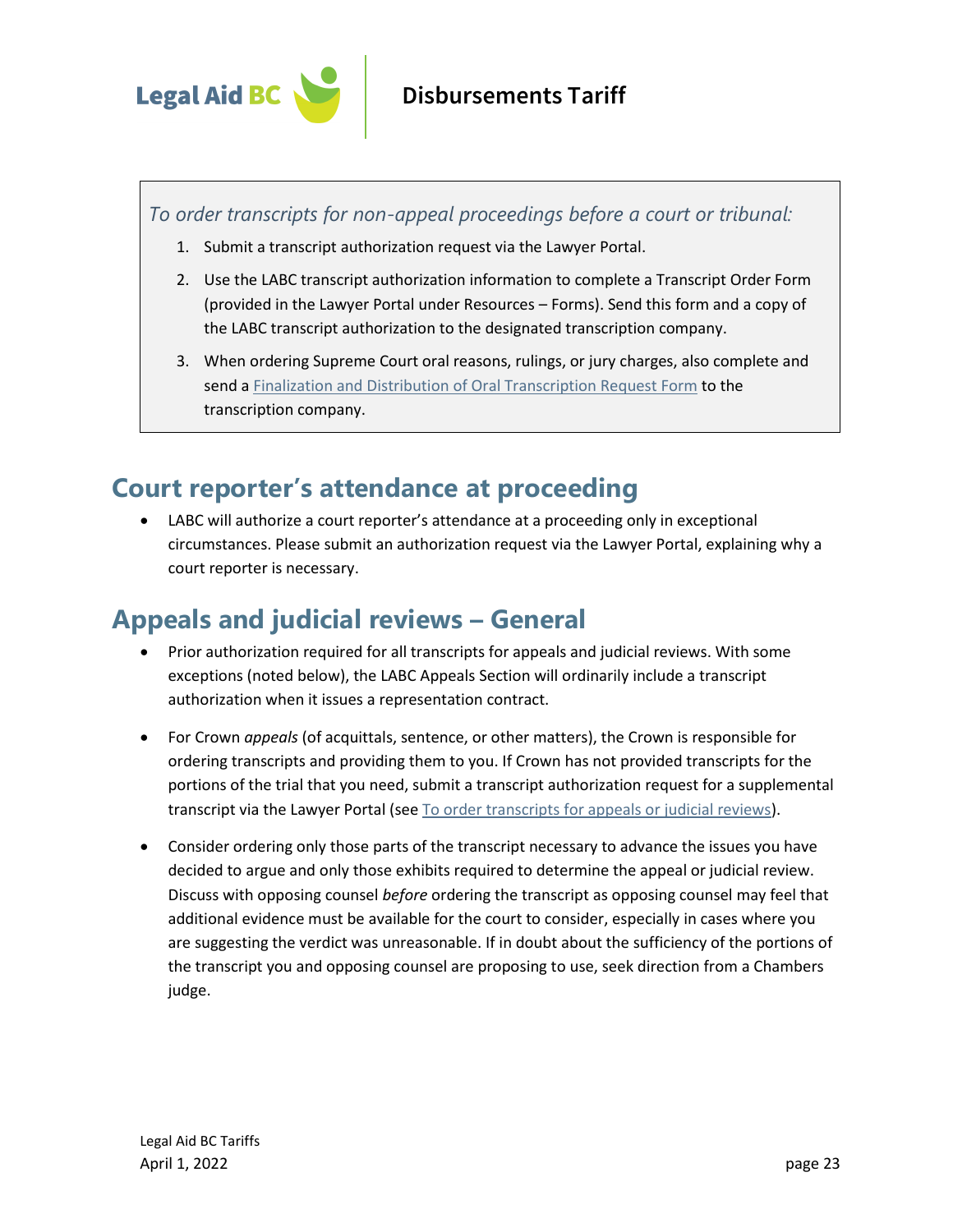

### **Appeals and judicial reviews – BC Superior courts**

#### Court of Appeal

- You usually require a transcript of the proceedings in the lower court or tribunal (the Red Book), and an appeal book containing all relevant pleadings, exhibits, orders, and rulings (the Blue Book). For most criminal appeals, you must file an original plus five copies of both books (one for the registry, three for the judges hearing the appeal, and one each for the lawyers). You should consult the applicable Rules and/or contact the Court of Appeal Registry for the most current information.
- You are responsible for deciding what material the appeal book should include. For exhibits, contact the trial court registry to obtain an exhibit list, select the relevant material, and ask the transcription company to include it in the appeal book.
- For more information about transcript requirements, consult the *Court of Appeal Rules* (for civil appeals), or the *Criminal Appeal Rules* (for criminal appeals), and/or contact the Court of Appeal Registry.
- For appeals *against sentence only*, the Court of Appeal Registry will order transcripts of the proceedings at sentence, and provide you with a copy if the transcripts of the lower court sentencing proceeding are no longer than 100 pages. If they exceed 100 pages, you will have to order the transcripts. In such cases, submit a transcript authorization request via the Lawyer Portal.

#### Supreme Court

- For *summary conviction appeals* in Supreme Court, you usually have to file an original plus three copies of the transcript (the original for the court file, and copies for the judge and counsel). Exhibits that form part of the trial record in Provincial Court are transferred directly to the Supreme Court registry where the appeal will be heard, so a separate Appeal Book is not generally required. For more information, consult the *General Criminal Rules,* or contact the court registry.
- For all other appeals and judicial reviews in Supreme Court, consult the applicable rules, and/or contact the court registry to determine exactly what is required.

# **Appeals and judicial reviews – Immigration and prison law appeals**

• For appeals to the Refugee Appeal Division (RAD) of the Immigration and Refugee Board, the LABC Appeals Section will not ordinarily authorize transcripts as counsel can usually rely on the

Legal Aid BC Tariffs April 1, 2022 page 24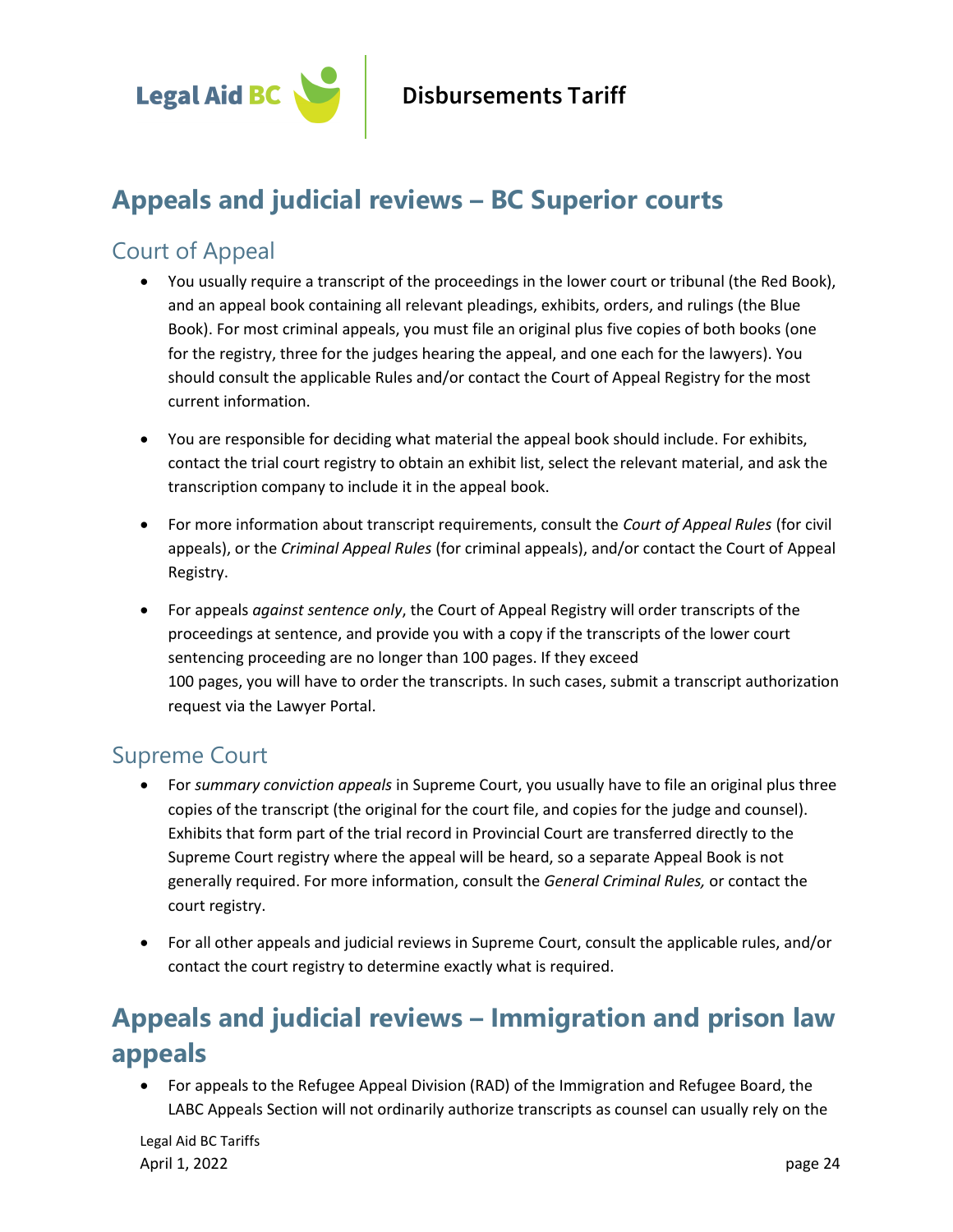

audio recording of the refugee hearing. If you require transcripts for a RAD appeal, submit a transcript authorization request via the Lawyer Portal.

- For Federal Court judicial reviews or appeals in immigration matters, the LABC Appeals Section will ordinarily include a transcript authorization with your representation contract. To determine what you must file, consult the *Federal Court Rules,* or the *Federal Court* Immigration *Rules,* or contact the court registry.
- For judicial reviews or appeals in prison law cases, the LABC Appeals Section will include a transcript authorization with your representation contract where it is readily apparent that one is required given the issues in the case. Otherwise, you will need to submit a transcript authorization request via the Lawyer Portal.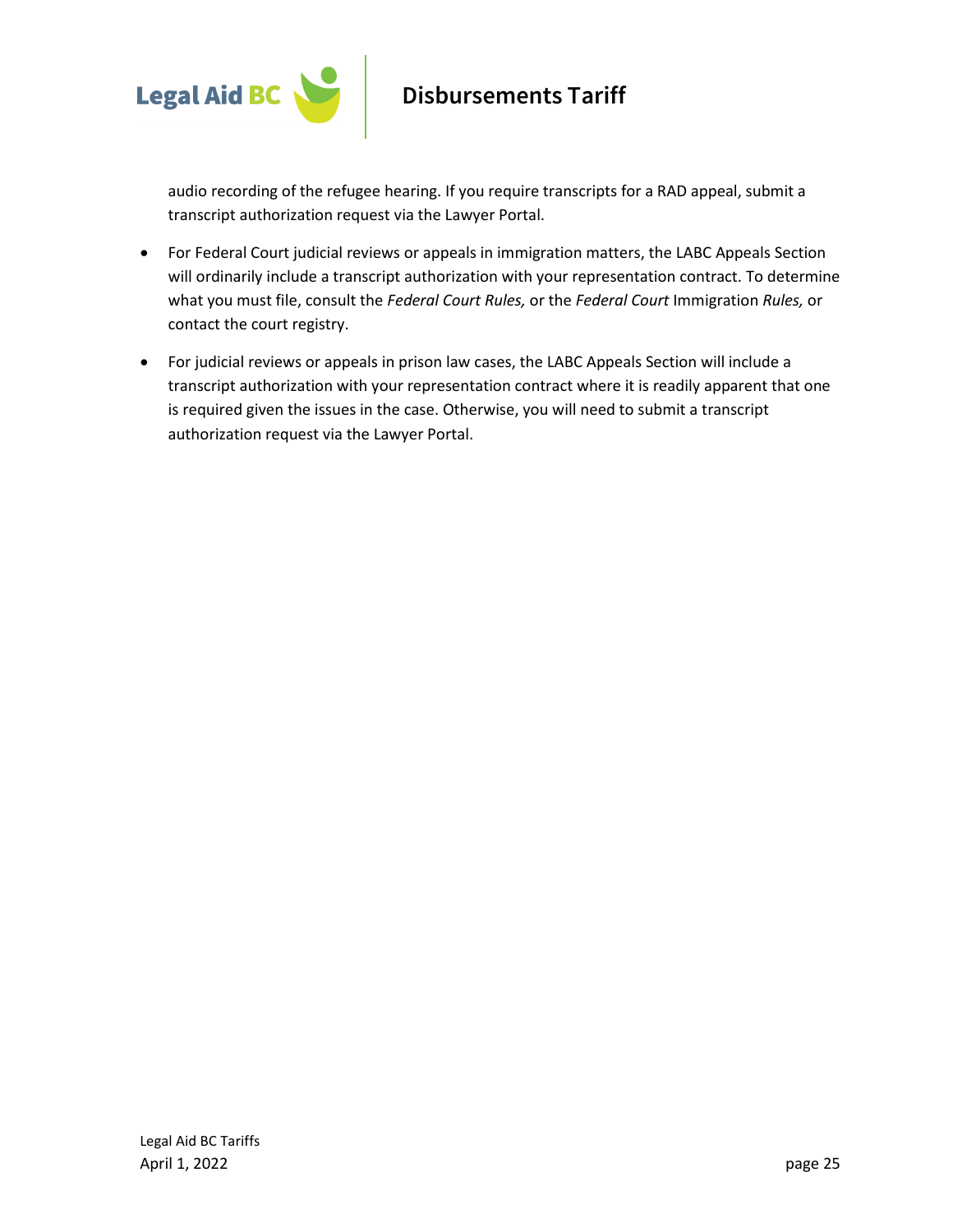

#### <span id="page-25-0"></span>*To order transcripts for appeals or judicial reviews:*

**Note:** Unless otherwise specified, forms are provided in the Lawyer Portal under Resources — Forms.

- 1. If your **representation contract includes a transcript authorization**, review the authorization details. You may need to contact the Appeals Section at [helpdesk.appeals@legalaid.bc.ca](mailto:helpdesk.appeals@legalaid.bc.ca) to provide additional information about the transcripts you need, including an estimate of the proceeding length, so LABC can authorize the appropriate number of pages ("units"). You do *not* need to submit a transcript authorization request via the Lawyer Portal unless you are specifically asked to do so.
- 2. If your **representation contract does not include a transcript authorization**, submit a transcript authorization request via the Lawyer Portal.
- 3. Once you receive the LABC transcript authorization, use the information to complete a Transcript Order Form. Send this form and a copy of the LABC transcript authorization to the appropriate transcription company or appeal book coordinator.
- 4. For **Supreme Court oral reasons, rulings, or jury charges**, also complete and send a [Finalization and Distribution of Oral Transcription Request Form](https://www2.gov.bc.ca/gov/content/justice/courthouse-services/documents-forms-records/court-transcript/transcribers-forms-information) to the transcription company or appeal book coordinator.
- 5. For **Federal Court judicial reviews in immigration matters,** you will need to request a recording of the proceedings from the Immigration and Refugee Board, and submit that recording, the Transcript Order Form, and a copy of the LABC transcript authorization to the appropriate transcription company.
- 6. If you have questions about your transcript authorization, the process for requesting LABC authorization, or ordering transcripts, contact the LABC Appeals Section at [helpdesk.appeals@legalaid.bc.ca](mailto:helpdesk.appeals@legalaid.bc.ca)**.**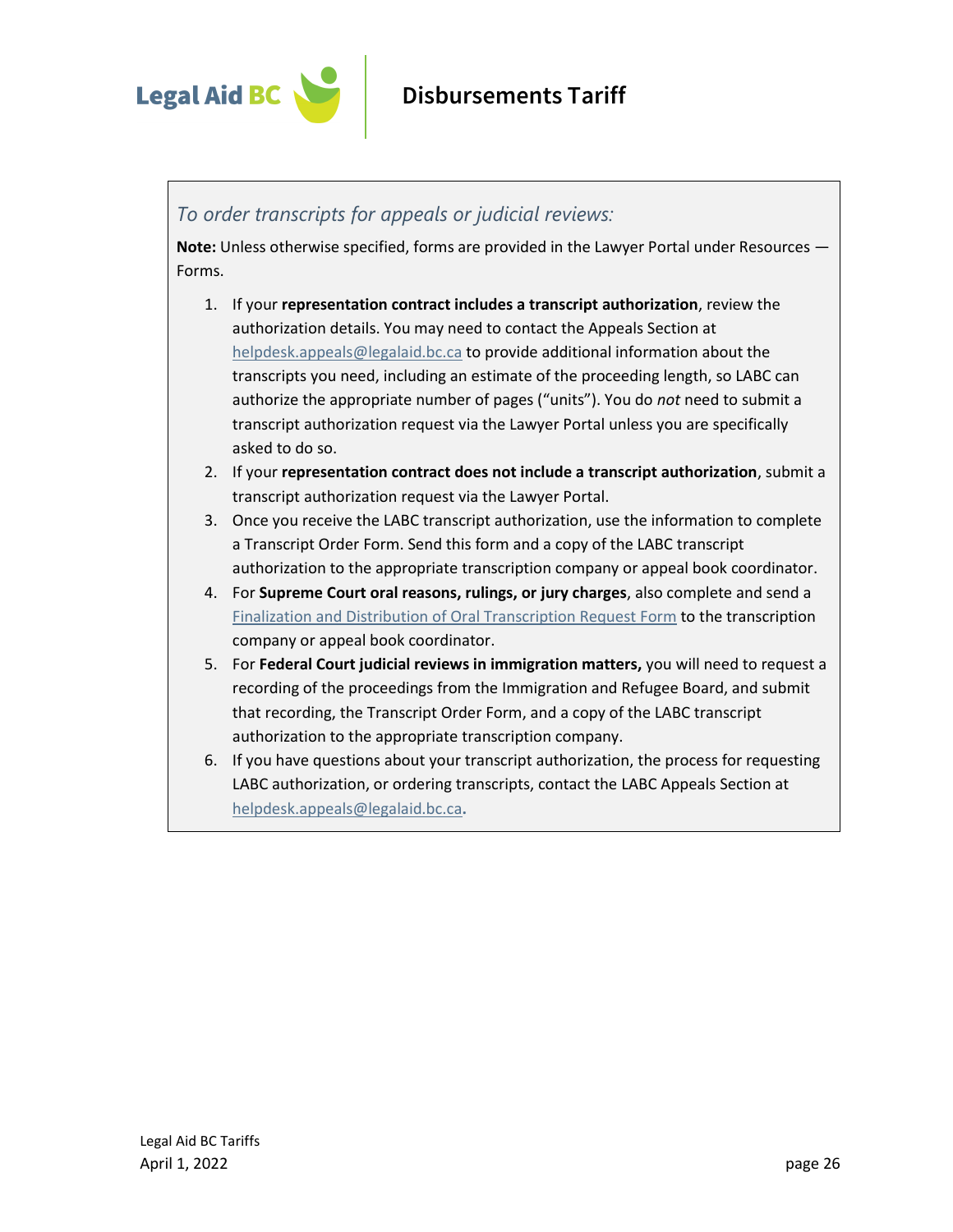

# <span id="page-26-0"></span>**Appendix: Transcript Service Providers**

| <b>Court region and locations</b>                                                                                                                                                                                                                                                                                                                                                                                                                                                               | <b>Type of</b><br>proceeding             | <b>Service</b><br>area | <b>Transcript service</b><br>provider<br>(contact info on page<br>29) |
|-------------------------------------------------------------------------------------------------------------------------------------------------------------------------------------------------------------------------------------------------------------------------------------------------------------------------------------------------------------------------------------------------------------------------------------------------------------------------------------------------|------------------------------------------|------------------------|-----------------------------------------------------------------------|
| Vancouver Island: Campbell River, Courtenay, Duncan,<br>Ganges*, Gold River*, Nanaimo,                                                                                                                                                                                                                                                                                                                                                                                                          | Criminal                                 | 1.0                    |                                                                       |
| Port Alberni, Port Hardy, Powell River, Sidney*, Tahsis*, Tofino*,<br>Ucluelet*, Victoria,<br><b>Western Communities</b>                                                                                                                                                                                                                                                                                                                                                                        | Civil                                    | 2.0                    | JC WordAssist Ltd.                                                    |
| Lower Mainland: Bella Bella*, Bella Coola*, North Vancouver,                                                                                                                                                                                                                                                                                                                                                                                                                                    | Criminal                                 | 3.0                    |                                                                       |
| Pemberton*,<br>Robson Square (800 Hornby Street), Sechelt,<br>Vancouver Provincial Court (222 Main Street)                                                                                                                                                                                                                                                                                                                                                                                      | Civil                                    | 4.0                    | JC WordAssist Ltd.                                                    |
| Fraser: Abbotsford, Chilliwack, New Westminster,<br>Port Coquitlam, Richmond, Surrey                                                                                                                                                                                                                                                                                                                                                                                                            | Provincial-<br><b>Criminal and Civil</b> | 5.0                    | Verbatim Words<br>West Ltd.                                           |
| Fraser: Abbotsford, Chilliwack, New Westminster                                                                                                                                                                                                                                                                                                                                                                                                                                                 | Supreme-<br><b>Criminal and Civil</b>    | 6.0                    | JC WordAssist Ltd.                                                    |
| <b>Interior:</b> Ashcroft*, Castlegar*, Chase*, Clearwater, Cranbrook,<br>Creston*, Fernie*, Golden, Grand Forks, Invermere, Kamloops,                                                                                                                                                                                                                                                                                                                                                          | Criminal                                 | 7.0                    | JC WordAssist Ltd.                                                    |
| Kelowna, Lillooet*, Merritt*, Nakusp*, Nelson, Penticton,<br>Princeton*, Revelstoke*, Rossland, Salmon Arm, Sparwood*,<br>Vernon                                                                                                                                                                                                                                                                                                                                                                | Civil                                    | 8.0                    |                                                                       |
| <b>North:</b> Alexis Creek*, Anahim Lake*, Atlin*,<br>Burns Lake*, Chetwynd*, Dawson Creek,<br>Dease Lake*, Fort Nelson*, Fort St. James*,<br>Fort St. John, Fort Ware*, Good Hope Lake*, Houston*, Hudson<br>Hope*, Kitimat*, Lower Post*, Mackenzie*, Masset*, McBride*,<br>New Aiyansh*, Hazelton*, 100 Mile House*, Prince George, Prince<br>Rupert, Queen Charlotte City, Quesnel, Smithers, Stewart*,<br>Terrace, Tsay Keh Dene*, Tumbler Ridge*, Valemont,<br>Vanderhoof*, Williams Lake | Criminal                                 | 9.0                    | JC WordAssist Ltd.                                                    |
|                                                                                                                                                                                                                                                                                                                                                                                                                                                                                                 | Civil                                    | 10.0                   |                                                                       |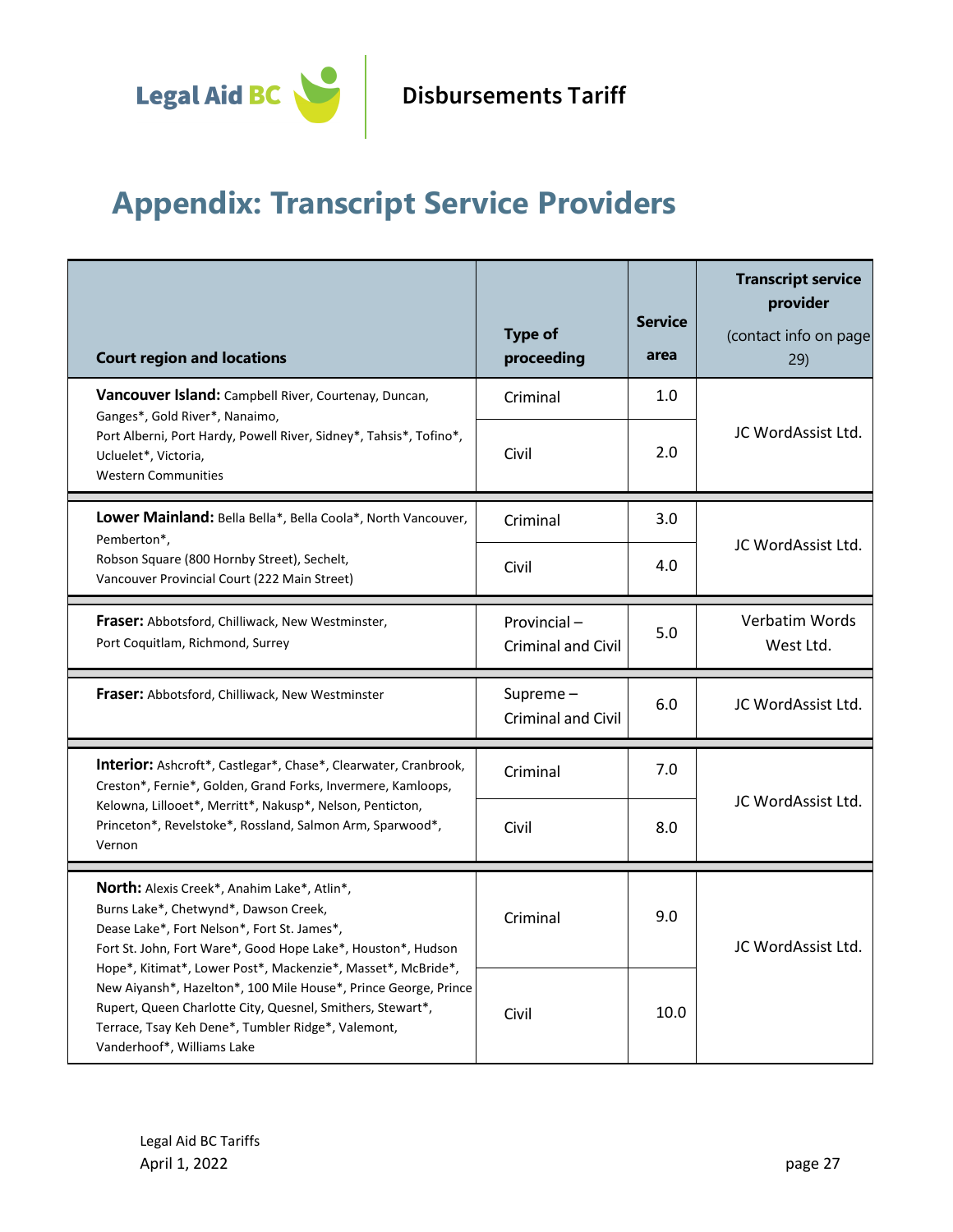

|                                                  |                              |                        | <b>Transcript service</b><br>provider |
|--------------------------------------------------|------------------------------|------------------------|---------------------------------------|
| <b>Court region and locations</b>                | <b>Type of</b><br>proceeding | <b>Service</b><br>area | (contact info on<br>page 29)          |
| Vancouver: Court of Appeal, Vancouver Law Courts | Criminal                     | 11.0                   | JC WordAssist Ltd.                    |
|                                                  | Civil                        | 12.0                   |                                       |

**Note:** Locations marked with an asterisk (\*) indicate court locations that are not staffed on a permanent basis. Staff are temporarily assigned to these court locations from a neighbouring Court Registry as required when the court is in session.